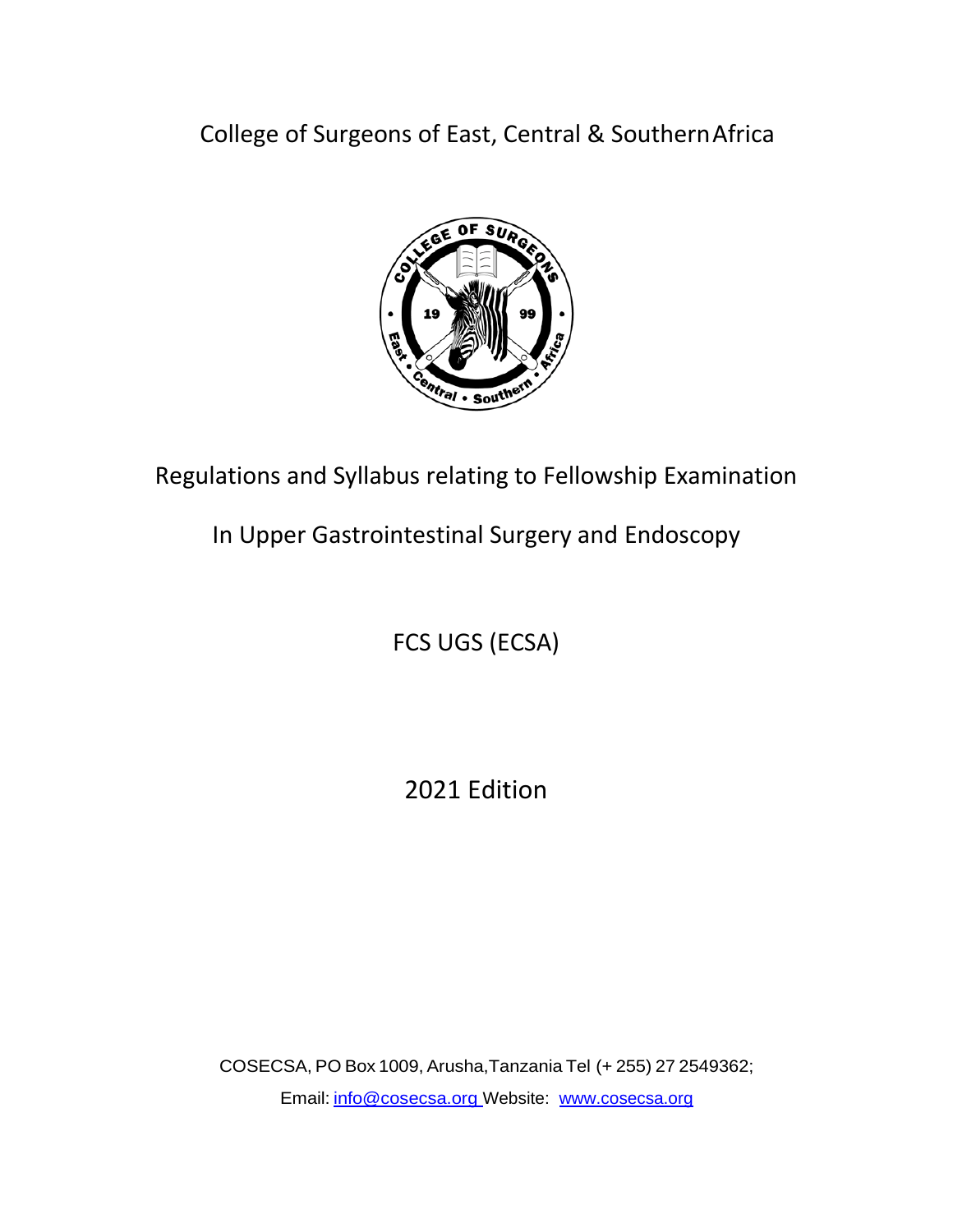# Table of Contents

| 1.  |      |
|-----|------|
| 2.  |      |
| 3.  |      |
|     |      |
| 4.  |      |
| 5.  |      |
| 6.  |      |
| 7.  |      |
|     | 7.1. |
| 8.  |      |
| 9.  |      |
| 10. |      |
| 11. |      |
| 12. |      |
| 13. |      |
| 14. |      |
|     |      |
|     |      |
|     |      |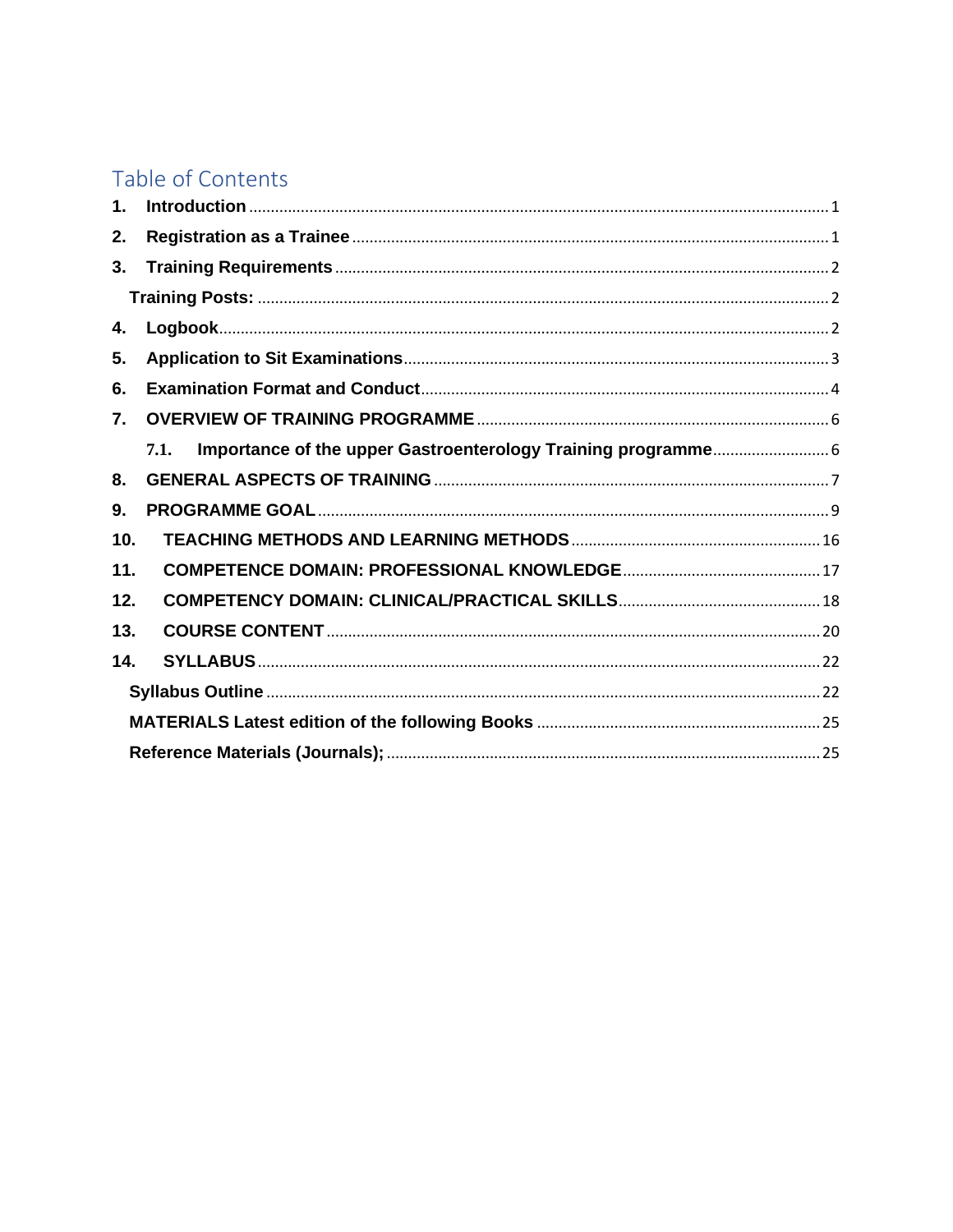## <span id="page-2-0"></span>**1. Introduction**

The College of Surgeons of East Central and Southern Africa awards Membership (MCS(ECSA)) and Fellowship (FCS(ECSA)) qualifications. Approved trainee surgeons shall be trained in the hospitals of the region with guidance and support provided by the College.

The Fellowship examination in Upper Gastrointestinal Surgery and Endoscopy Leads to the qualification of Fellow of the College of Surgeons of East, Central and Southern Africa, FCS UGS (ECSA). This fellowship is recognition that the candidate has reached the level of knowledge, understanding and practice of surgery sufficient to practice independently at a consultant or specialist level. It should be recognized, however, that surgery is not a static art and fellows should continue to increase knowledge and skills by means of research, conferences, meetings and reading.

The information given in this document is intended as a guide to persons sitting the College examinations and shall not be deemed to constitute a contract or the terms thereof between the College and a candidate or any third party, or representations concerning same.

The College is not responsible and shall not be bound by errors in, or omissions from these regulations; the College reserves the right to revise, amend alter or delete academic regulations at any time by giving such notice as may be determined by COSECSA Council in relation to such changes.

## <span id="page-2-1"></span>**2. Registration as a Trainee**

Applications to register as a trainee must be made online on the COSECSA website. To register you will need an electronic copy of your primary medical qualification, your medical council (or equivalent) registration, a passport- style photo, and, if applicable, copies of any other surgical qualifications you may have. Applications will only be accepted online. Applications will be assessed by COSECSA, and if found suitable, applicants will be accepted to the training programme provisional upon payment of the programme entry fee.

The programme entry fee can be paid online, by bank transfer to the COSECSA Secretariat bank account in Arusha, Tanzania or to the COSECSA Country Representative.

On receipt of the registration fee, the Secretariat will send the candidate:

- a. Personal login details, which will allow access to the COSECSA Electronic Logbook and e-learning platform (School for Surgeons)
- b. Assessment forms to be filled in at the end of every training post by the trainee and the supervising consultant.
- c. A registration number, which remains unique to the candidate.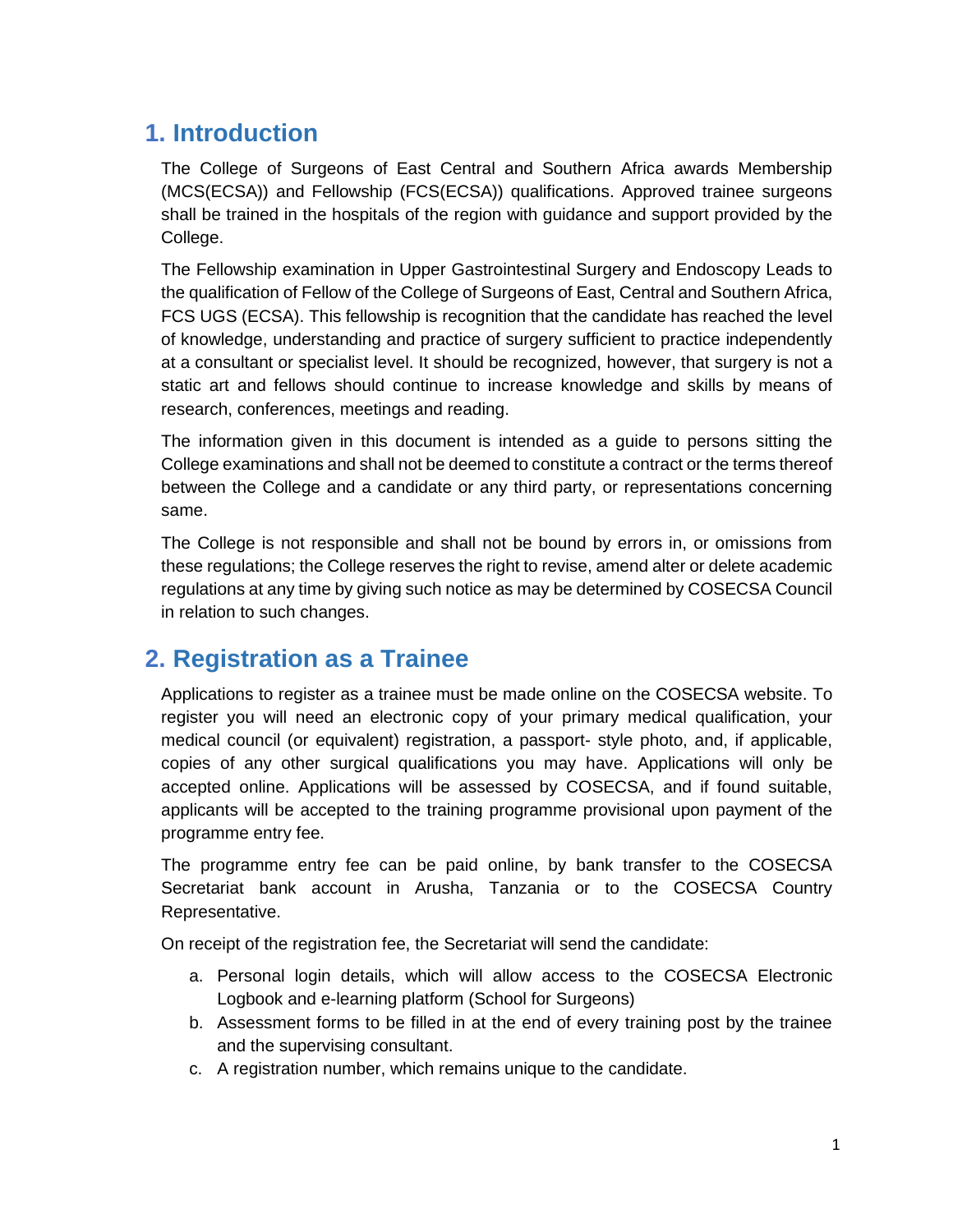# <span id="page-3-0"></span>**3. Training Requirements**

All requirements below will need to be fulfilled without exception.

- **3.1.** To be admitted to the fellowship in Gastroenterology surgery and endoscopy programme, the candidate must have Fellowship or Master of Medicine in General Surgery Qualifications that is acceptable to the Examination and Training Committee of the College of Surgeons of East, Central and Southern Africa (COSECSA).
- **3.2.** Before being eligible to sit for the fellowship examination in Upper Gastrointestinal Surgery And Endoscopy, candidates will be required to be registered with the College (see Section 2 above).
- **3.3.** Candidates must be registered in the FCS Upper Gastrointestinal Surgery and Endoscopy training programme for at least two years before appearing in the FCS UGS Examination. Registration by the end of February in a given year allows that year to count as a full year of training and will enable the candidate to sit the Clinical/Oral examination at the end of the following year

## <span id="page-3-1"></span>*Training Posts:*

Candidates holding FCS or MMed postgraduate qualification in general surgery or equivalent will spend a minimum of four semesters training in upper gastroenterology surgery and endoscopy. The time will be spent in hospitals accredited by COSECSA to train Upper Gastrointestinal Surgery and Endoscopy provided that these units deal with both emergency and elective upper GI surgery and have Upper Endoscopy Services.

Whenever possible, one to three months of the two years may be spent outside the region in a post that has been prospectively agreed on. This post may be in an elective unit.

Candidates are reminded that it is in their interests to experience a wide spectrum of surgical disciplines.

## <span id="page-3-2"></span>**4. Logbook**

FCS GES candidates are required to use the COSECSA electronic logbook.

During the training period candidates must keep a logbook recording all of their training experience. The book should be available for inspection at any time by the Country Representatives. Consolidation sheets should be filled in every 6 months and a final consolidating sheet filled in to cover the whole training period.

The logbook should also contain details of all courses attended and the trainee and post assessment forms for the whole training period.

More detail on completing logbooks is provided in the logbook itself.

Before submission for the examination the Country Representatives should check the logbook for completion, fill in and sign a checklist, which remains at the front of the logbook.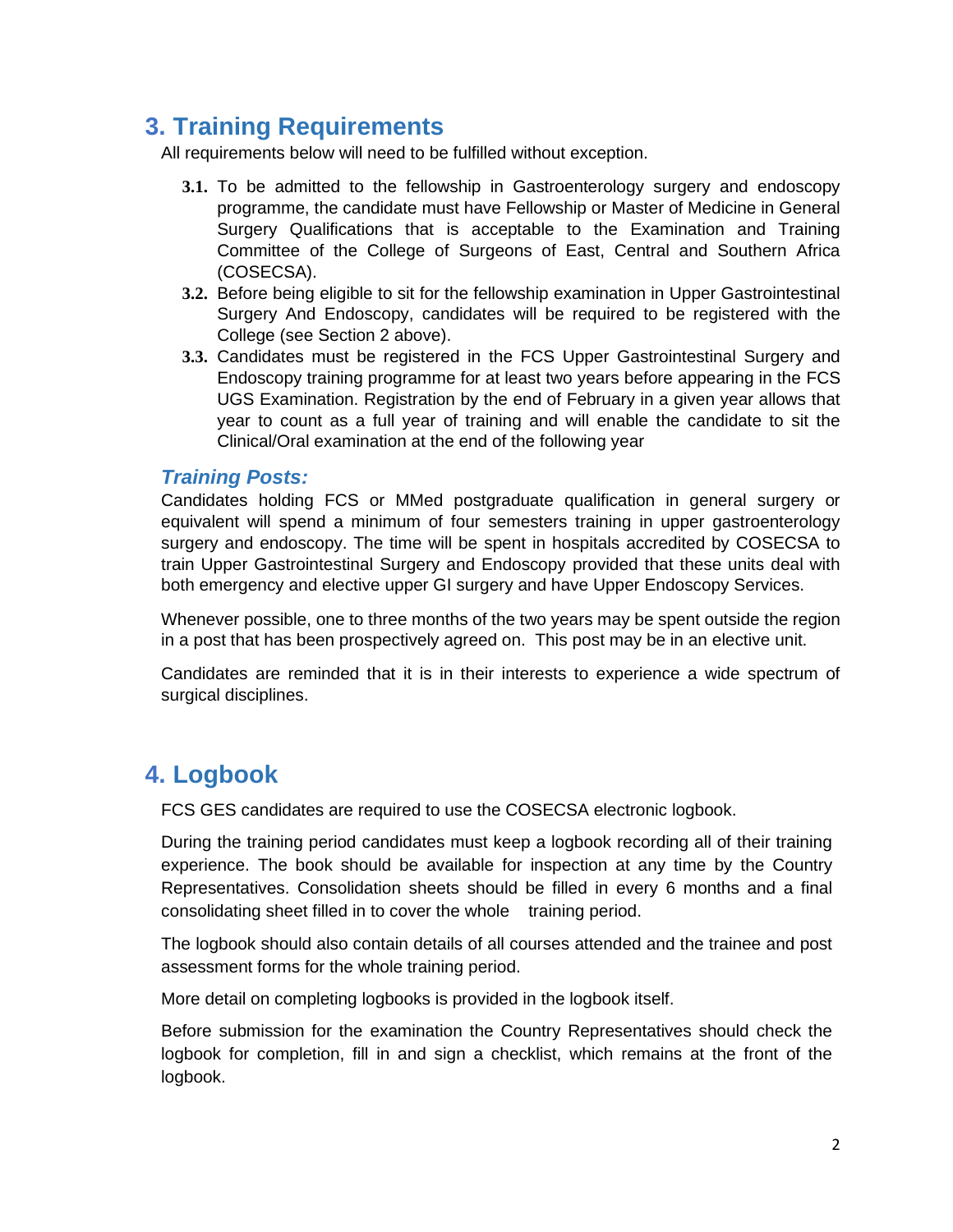At the August council meeting of each year, the Country Representatives will hand over to the Panel head appointed by the Examinations and Credentials Committee, a copy of the checklist together with copies of the Training post assessment form, Trainee assessment form and the final consolidation sheet (up to August) of all the candidates taking the examination that year.

The logbook should be submitted to the examination administration secretary before the start of the clinical and oral examinations. Candidates will not be allowed to sit for the examination if this is not done.

Candidates are required to log all operations for the duration of their training period in the electronic logbook.

In advance of the examinations, details from each candidate's electronic logbook will be made available to their Country Representatives and the COSECSA Examinations and Credentials Committee (ECC).

At the examinations, details from each logbook will be provided to the relevant oral examiners.

Only operative experience logged in the electronic logbook will be taken into account and candidates will not be allowed to sit for the examination if operative experience is not adequately recorded.

Before the start of the clinical and oral examinations, a printout of the electronic logbook operations list (signed by the trainee's supervisor) and consolidation sheet should be handed to the examination administration secretary.

## <span id="page-4-0"></span>**5. Application to Sit Examinations**

- **5.1.** Candidates should submit the examination fee by the end of April in the year of their exam. Examination fees can be paid online, by bank transfer to the COSECSA Secretariat bank account in Arusha, Tanzania or to the COSECSA Country Representative.
- **5.2.** On receipt of the examination fee, candidates will be informed of the precise times, dates and places for the exams.
- **5.3.** By applying to the examination, a candidate agrees to be bound by the rules and regulations of the College.
- **5.4.** If a candidate withdraws from an exam not less than 12 weeks before the exam is due, then the fee can be transferred to the next exam date. Fees will not normally be returned if the candidate withdraws permanently, unless due to special circumstances as determined by the College Council.
- **5.5.** Candidates must pass the examination within four years of their first attempt. After this they will not be allowed to re-sit. A total of four attempts only will be allowed.
- **5.6.** Candidates who pass the written examination but fail the oral and clinical examinations, may attempt the oral and clinical examinations for a maximum of two more years without having to rewrite the written examination, all within a period of four years in total.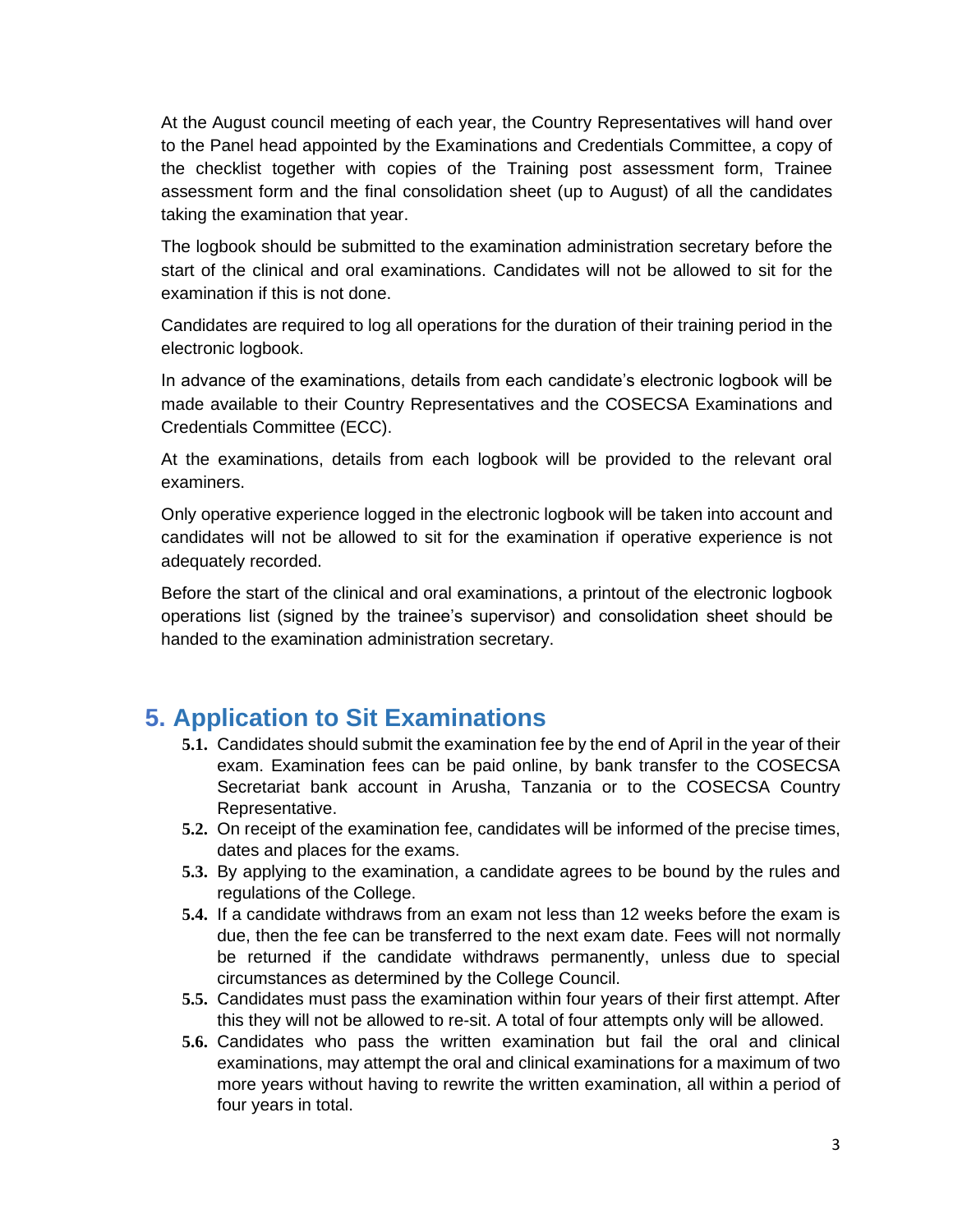## <span id="page-5-0"></span>**6. Examination Format and Conduct**

The standards of the examination will be set by the Examinations and Credentials Committee of the College, which will recommend to Council those standards required by both examiners and candidates. A panel of examiners will be chosen by the Examinations and Credentials Committee from amongst Fellows of the College for each examination. A register of examiners will be kept by the chairman of the Examinations and Credentials Committee. An examination board will be constituted for each diet of examinations, comprising the chairman of the examination committee, two members from each examination panel and at least one external examiner who will be appointed by Council on recommendation of ECC. The role of the external examiner(s) is to:

- a. Moderate the written question papers Assist with the examination of candidates
- b. Provide external independent assessment of the examination Report on the conduct of the examination to the College Council
- c. The written FCS UGS examination will be comprised of 2 papers. The first paper will consist of single best answer multiple-choice questions. The second paper will consist of extended matching and/or short answer questions and/or single best answer multiple-choice questions.
- d. Candidates who pass the written examination, will be invited by the Chairman of the Examinations and Credentials Committee to the clinical and oral examination. Candidates who do not pass the written section will not be invited to the clinical and oral examination.
- **6.1.** There will be two 30-minute orals. A clinical examination takes place at the same time and at the same site as the oral. This will be comprised of six 20-minute cases.
- **6.2.** Candidates have to pass the written examination and the clinical and oral examination in order to pass overall.
- **6.3.** The written examination may be held in any of the countries of the region. In exceptional circumstances the examination committee may approve an examination site outside the region. The written examinations are held simultaneously on the first Wednesday of September, at a recognized examination centre with impartial invigilation. The COSECSA Country Representative shall be the Chief Examiner.
- **6.4.** The examination papers will be set by members of the examination committee and independently moderated by an external examiner.
- **6.5.** No details of marks will be issued to Country Representatives or candidates. Candidates should bring proof of identity. As discussed in Section 4, candidates using paper logbooks should bring these, and candidate using the COSECSA electronic logbook should bring signed printouts of these.
- **6.6.** If a candidate fails, their clinical examination then they may attempt the clinical examination for a maximum of 2 more years without having to rewrite the written examination.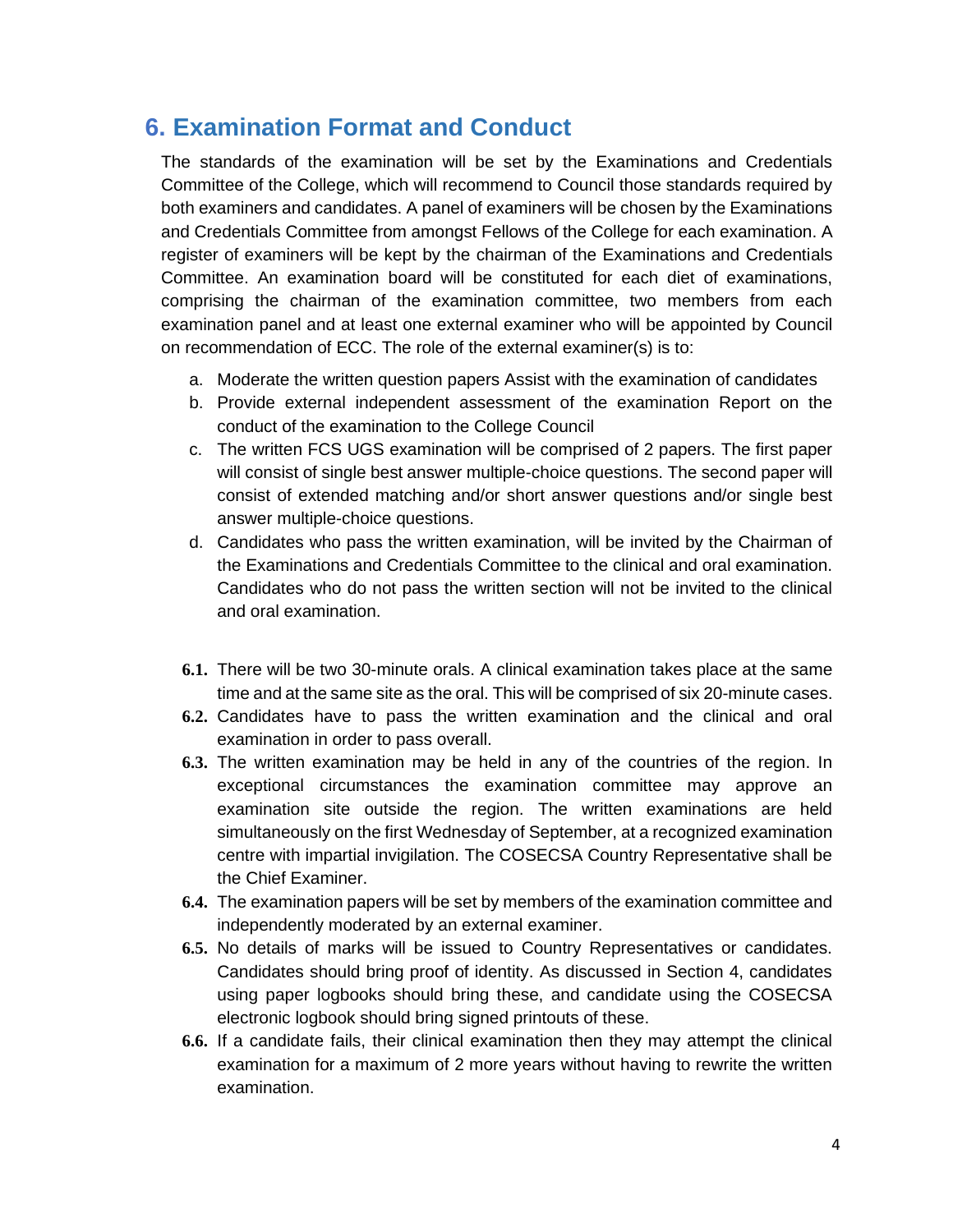- **6.7.** The chairman of the examination panel will endeavor to minimize the chance of a candidate being examined by an examiner from their own training institution.
- **6.8.** The panel of examiners will give the results to the Examination Board who will meet on the day of examination. The Board will then approve the results on behalf of Council and publish them.
- **6.9.** For each candidate who fails the exam, the Board will allocate a Fellow of the College (usually a member of the panel of examiners) who will communicate with the candidate and offer advice as may be indicated. Details of marks will not be given.
- **6.10.** Appeals against results must be made in writing to the Council within 60 days of the completion of the examination. The President of the College will then appoint an impartial Appeals Committee to investigate the appeal and require a written report to be filed by the Chairmen of the panel of examiners and the Examination Board. The Appeals Committee will then take all considerations and its own findings into account and recommend a decision, which will remain final and binding.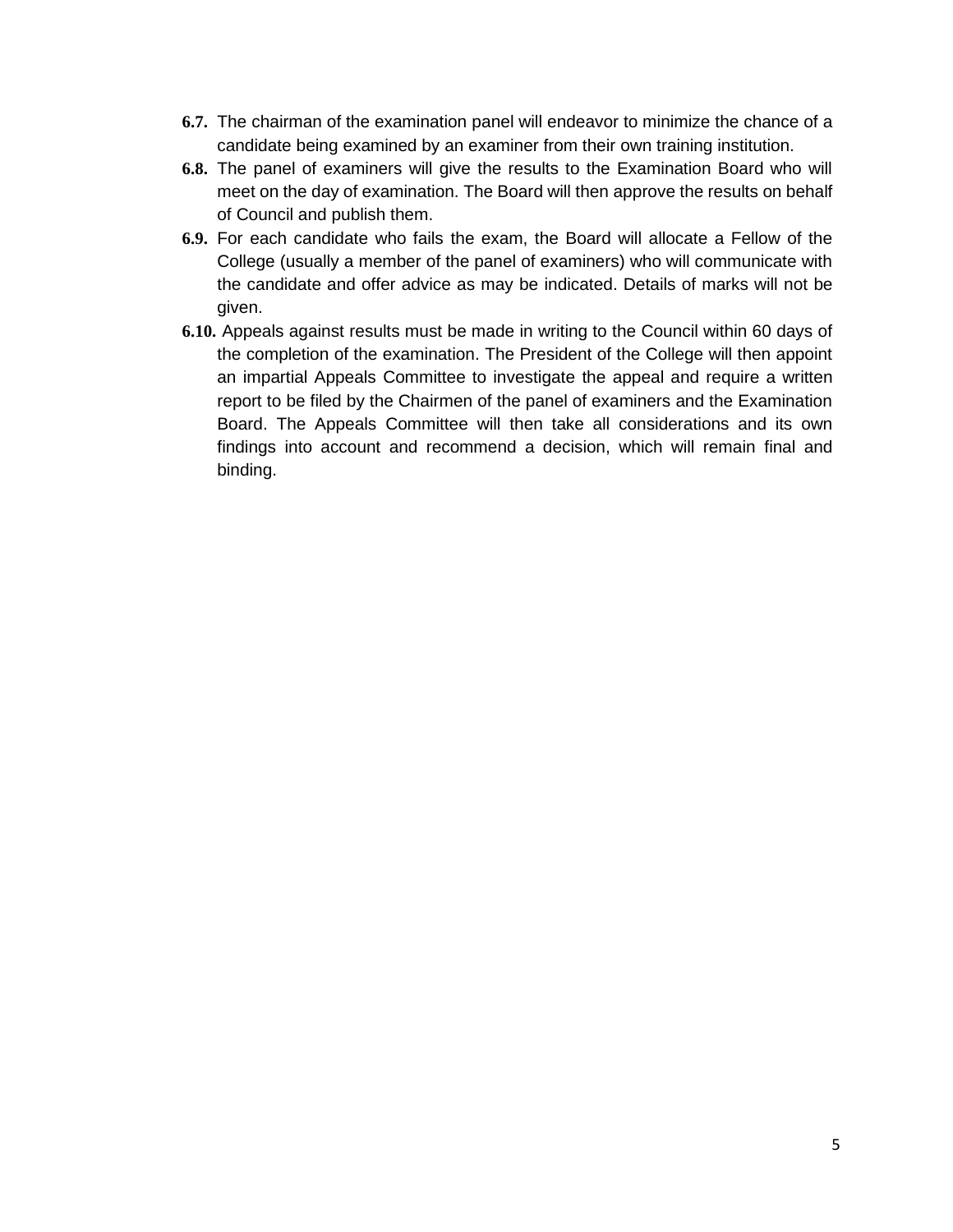## <span id="page-7-0"></span>**7. OVERVIEW OF TRAINING PROGRAMME**

Topics and practical procedures in italics are not practiced widely in this region so the candidates will not be expected to know about them in detail, or to have practical experience

## <span id="page-7-1"></span>**7.1. Importance of the upper Gastroenterology Training programme**

In general, Gastroenterology surgery and endoscopy is a sub-specialty of surgery dealing with the management of diseases related to the upper gastrointestinal tract organs namely oesophagus, stomach, small and lower gastrointestinal tract organs namely the large intestine, rectum, and anus. Specialization may be in upper gastrointestinal surgery as is the case in this fellowship programme or lower gastrointestinal or colorectal surgery. It is a well-recognized specialty today. Diseases of the GI system are among the most common disorders in sub-Saharan Africa. COSECSA, recognizing the need and the importance of GI surgery, has recognized the importance of Surgical Gastroenterology. This upper gastrointestinal surgery and endoscopy COSECSA programme will fulfill the 3 objectives of good surgical training, namely, patient care, teaching and research. Upper Gastroenterology specialists will possess a range of attributes, including a wide-ranging knowledge base, the capacity to produce a relevant differential diagnosis based on an accurate history and physical examination, an understanding of the indications and contraindications for diagnostic and therapeutic procedures, skill at performing these procedures, the ability to think critically, and an appreciation of the humanistic and ethical aspects of medicine. Such attributes can emanate only from a clinical training program that provides a firm foundation in pathophysiology as well as abundant exposure to patients under the supervision of experienced, thoughtful educators. This exposure must be long enough for trainees to understand the natural history of disease and the impact of treatment both on the disease and on the patient. Instructors in procedures must impart a thoughtful, cost-conscious approach to the use of technology as an extension of the subspecialist's dexterity rather than as an end in itself. Facilities must be available for trainees to participate actively in research as a means of nurturing the inquisitive thought processes demanded of skilled consultants, to create new knowledge, and to improve patient care. All of these activities must be accompanied by compassion, humanism and a dedication to the patient as a person.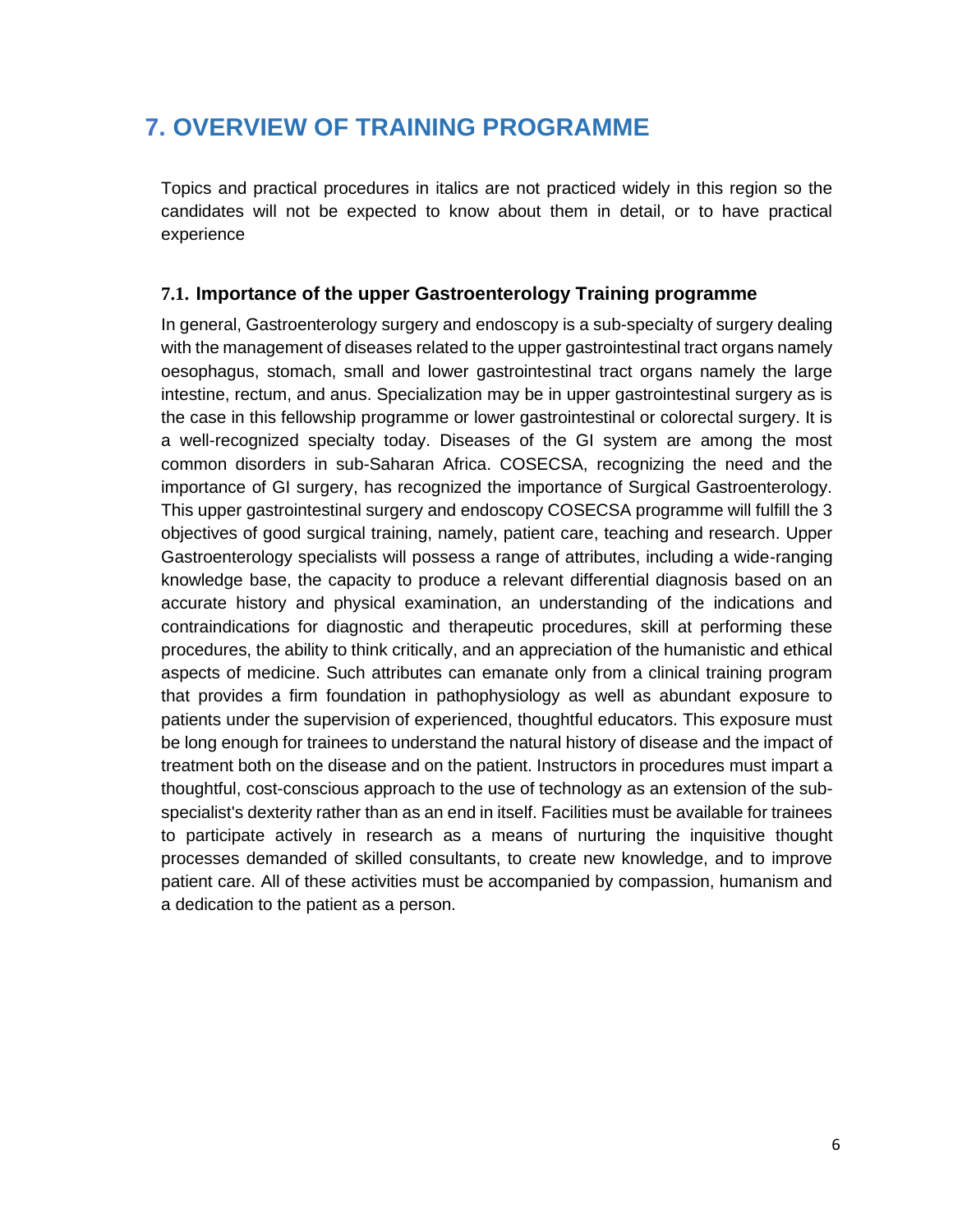## <span id="page-8-0"></span>**8. GENERAL ASPECTS OF TRAINING**

### **8.1. Educational Program**

Gastrointestinal surgery training programs must provide an intellectual environment for acquiring the knowledge, skills, clinical judgment, attitudes, and values of professionalism that are essential to the practice of gastroenterology. "Professionalism in medicine requires the surgeon to serve the interests of the patient above his or her self-interest. Professionalism aspires to altruism, accountability, excellence, duty, service, honour, integrity, and respect for others. The elements of professionalism encompass a commitment to the highest standards of excellence in the practice of medicine and in the generation of knowledge, a commitment to sustain the interests and welfare of patients, and a commitment to be responsive to the health needs of society."

The program also must stress the role of gastroenterologists as consultants and the need to establish the skills necessary to communicate effectively with referring doctors. The objectives of training can be achieved only when the program leadership, supporting staff, faculty, and administration are fully committed to the educational program and when appropriate resources and facilities are available. While it is recognized that trainees provide substantial service to their teaching hospital, service commitments should never compromise the achievement of educational goals and objectives. Every aspect of training should include the cultivation of an attitude of skepticism and inquiry and a dedication to continuing education that will remain with the trainees throughout their professional careers. A major contributor to the enhancement of a scholarly attitude is active participation in one or more research projects, ideally followed by presentation of the work at a national meeting and publication of a paper in a peer-reviewed journal and to produce well-trained gastrointestinal surgeons capable of competently managing surgical Gastrointestinal conditions and deliver high quality Gastrointestinal services to patients.

### **8.2. Underlying Philosophy of the Programme**

Upper Gastroenterology surgery is a sub-specialty dealing with the management of diseases related to the upper gastrointestinal tract involving the organs namely oesophagus, stomach, small intestines. It is a well-recognized specialty. Diseases of the upper GI system are among the most common disorders in Africa.

The national needs for gastrointestinal surgeons are enormous due to huge gastrointestinal disease burden. Every person with a significant gastrointestinal condition deserves to receive proper surgical gastrointestinal care. The philosophy of this Fellowship programme is to produce gastrointestinal surgeons and GI endoscopists to the constituent countries population by providing well-trained practitioners in the specialty of upper Gastroenterology surgery and endoscopy. This will be achieved by training suitable surgeons into knowledgeable, caring and compassionate upper surgical gastrointestinal surgeons and endoscopists who are proficient to provide educational information, diagnostic, therapeutic, counseling and preventive services to the individual and to the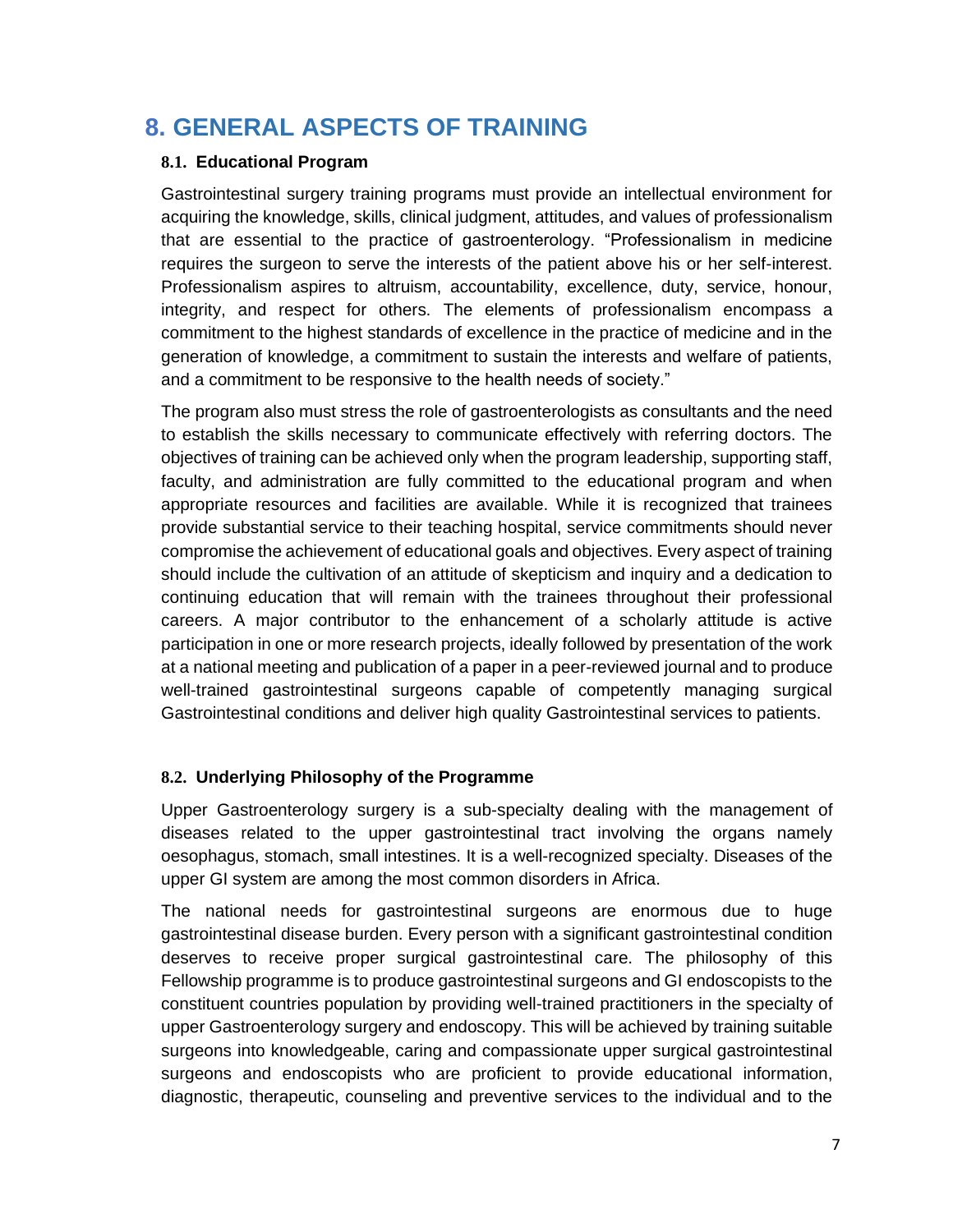community. The Programme will prepare students to be life-long learners after graduation with affinity for keeping abreast of developments in the field so as to provide the best care available for each patient they encounter and the best services to the community. The graduates from the Programme will, in addition, provide leadership for the health care team they work in, and will be educators for students, junior colleagues, peers, other health care professionals, patients and members of the community.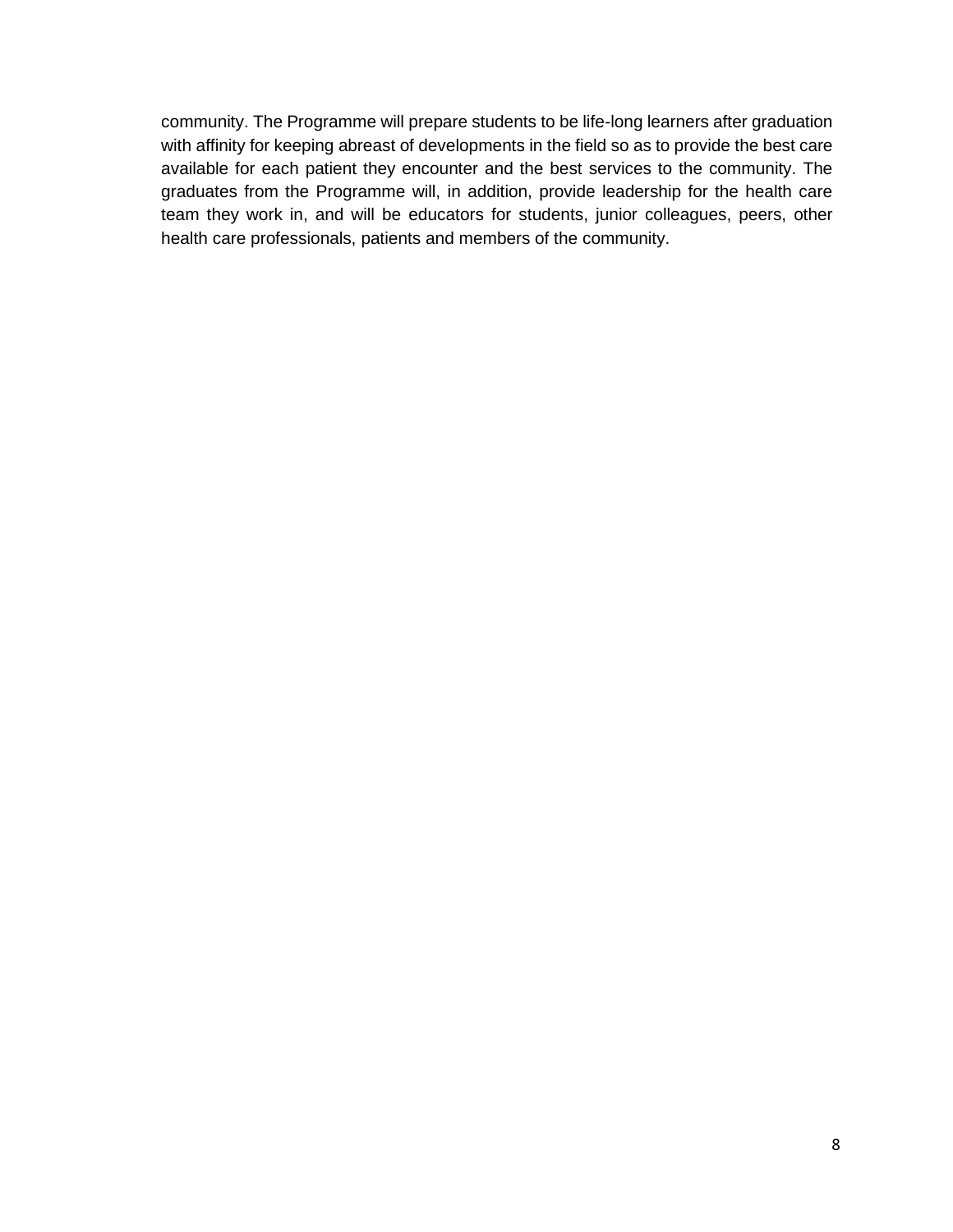# <span id="page-10-0"></span>**9. PROGRAMME GOAL**

The goal of this training programme is to produce a surgeon who can provide tertiary care for patients with complicated problems related to the gastrointestinal tract. At the end of the training, the trainee should be:

- **a.** A competent and caring compassionate surgeon who follows high standards of ethical practice.
- **b.** A thinking surgeon who applies his knowledge based on best current evidence, to the problems gastrointestinal surgery.
- **c.** A competent surgeon who performs complicated major gastrointestinal surgery.
- **d.** A good teacher who shares his skills and knowledge with his colleagues.
- **e.** One who constantly updates his knowledge and skill.

#### **9.1. Programme Objectives**

In order to achieve the above goals, the following objectives are laid down. The objectives may be considered under 3 domains namely Knowledge (cognitive), Skills (psychomotor) and Ethical principles, Communication and Rational thought (affective). At the end of the training programme the trainee should be able to:

#### **9.1.1. Knowledge**

- a. Understand etiology, pathophysiology and diagnose gastrointestinal surgical problems based on history and clinical examination.
- b. Interpret laboratory investigations, endoscopic and radiological findings in a logical.
- c. Manner and arrive at a reasonable diagnosis.
- d. Advise the patient appropriate treatment based on (a) and (b) above.
- e. Be proficient in the proper selection of patients for surgery, the timing of surgery and preoperative
- f. Work up and post-operative care.
- g. Manage emergency situations related to the gastrointestinal system, such as
- h. Gastrointestinal bleeding, acute abdomen, abdominal trauma, etc.
- i. Be proficient in monitoring and management of the critically ill patient.
- j. Continuously update knowledge and skills and keep abreast of the latest advances.
- k. Teach undergraduate and postgraduate students.
- l. Carryout medical research i.e., plans clinical trials and laboratory research.

### **9.1.2. Skills:**

- **a.** Perform endoscopic procedures.
- **b.** Perform elective complex gastrointestinal surgery such as porta-systemic shunts,
- **c.** Have exposure to laparoscopic and minimally invasive surgery
- **d.** Proficient and preoperative work up and post-operative care of the surgical patient, including invasive monitoring.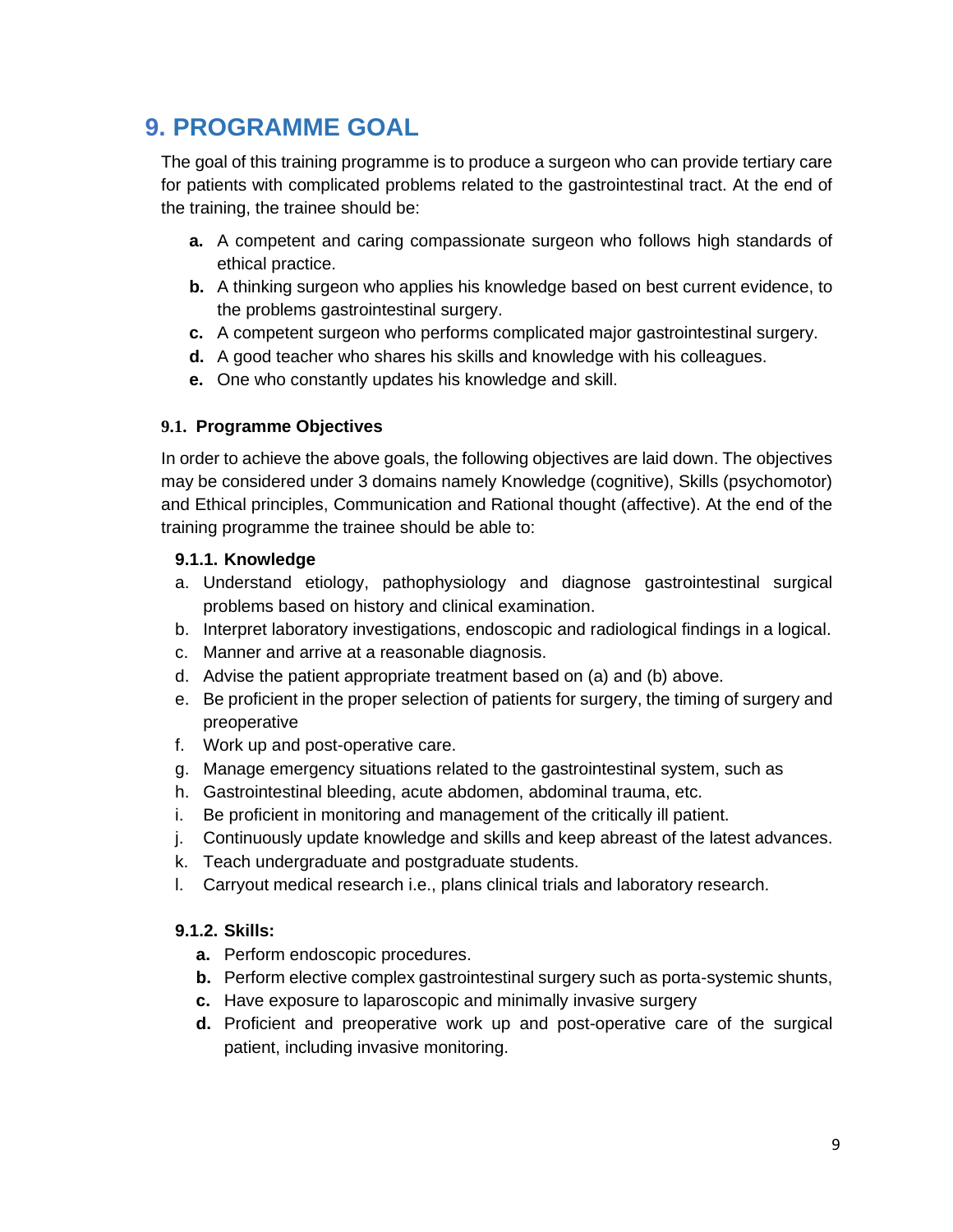#### **9.1.3. Ethical Principles:**

- **a.** Follow-up high standards of ethical practice.
- **b.** Respect patient's right and privileges, his/her right to information and right to seek
- **c.** Second opinion.
- **d.** Be able to work as member of a team and provide leadership where necessary.

### **9.1.4. Goals of Training**

During the programme, trainees should gain an understanding of the following:

- **a.** Anatomy, physiology, and pathophysiology of the oesophagus, stomach and small intestine.
- **b.** Gastric secretion and indications for gastric analysis (i.e., measuring gastric acid output).
- **c.** The indications for serum gastrin measurement and secretin testing for the diagnosis of gastrinoma and consequences of hypergastrinemia in both hypersecretory and achlorhydric states; trainees should also gain an understanding of the mechanisms involved in the development of secondary hypergastrinemia due to low acid states.
- **d.** The natural history, epidemiology, and complications of acid-peptic disorders, including recognition of premalignant conditions (e.g., for the treatment of gastroesophageal reflux disease, such as application of radiofrequency, energy injection therapy, and mechanical devices (see Training in Endoscopy)
- **e.** Familiarity with capsule endoscopy and its applicability to the evaluation of upper gastrointestinal disease.
- **f.** Trainees should learn to perform, read, and interpret oesophageal pH probe tests, including wireless technology, oesophageal impedance testing, and oesophageal motility studies (see Training in Motility and Functional Illnesses).
- **g.** Trainees should gain experience in interpreting plain films of the abdomen, barium examinations of the upper gastrointestinal tract, ultrasonography, abdominal computed tomographic scans, magnetic resonance imaging, angiography, and somatostatin receptor scintigraphy (see Training in Radiology).
- **h.** Understanding invasive and noninvasive techniques for diagnosing H. pylori infection.
- **i.** Understanding the role of prostaglandins in mucosal protection, the importance of prostaglandin inhibitors (NSAIDs, aspirin) in causing ulcers, and the effects of selective cyclooxygenase-2 (COX-2) inhibitors on mucosal integrity in the upper gastrointestinal tract, on platelet function, and on the pathogenesis of thrombotic events. Other potential effects of COX inhibition, such as possible beneficial benefits in the treatment of dysplasia in Barrett's oesophagus should be discussed.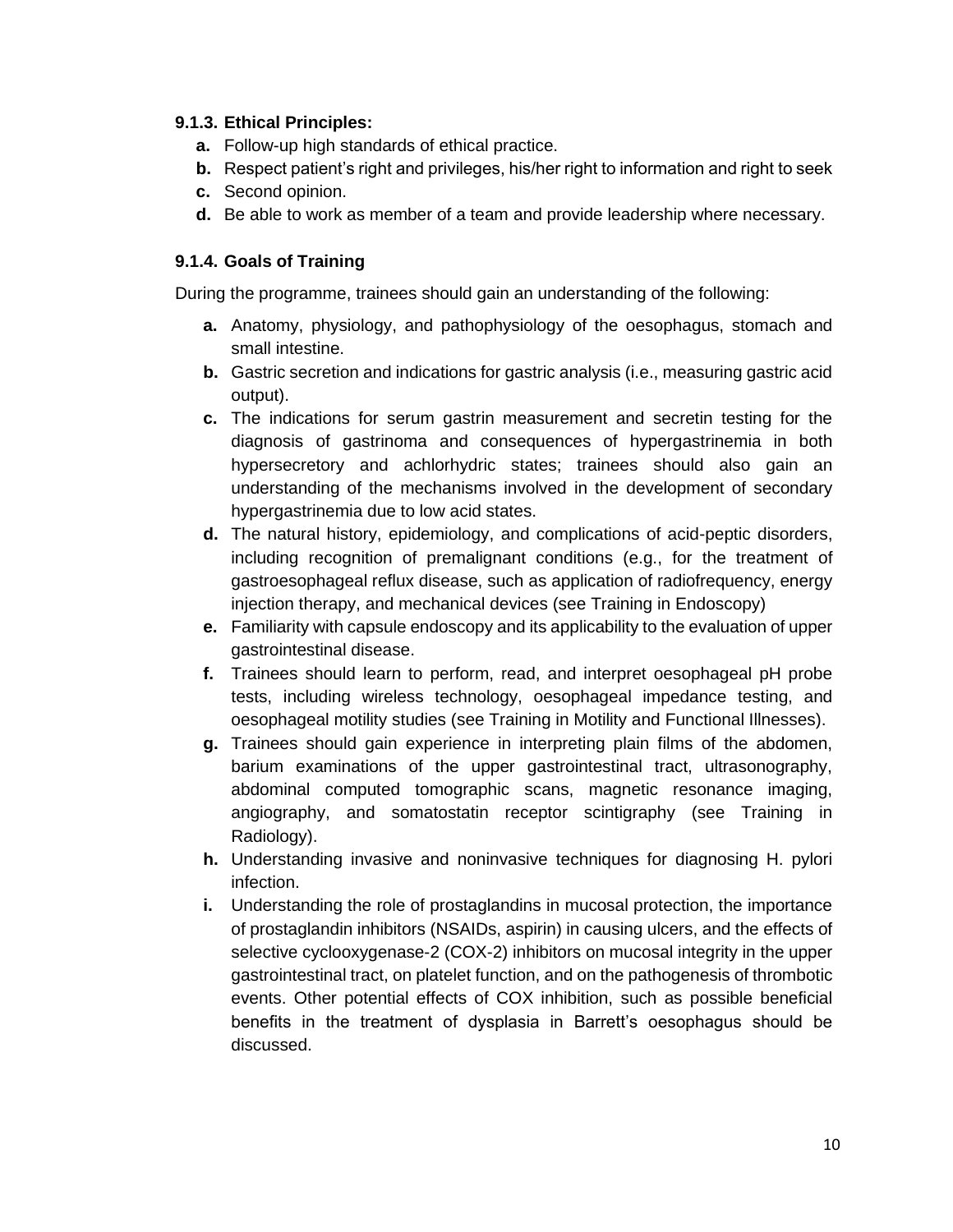#### **9.2. Training Process**

Trainees must acquire a thorough knowledge of appropriate history-taking, which should consist of family, genetic, psycho social, and environmental histories, including a detailed history of prescription and over-the-counter (non-prescription) drug use, particularly NSAIDs and aspirin, and the ability to perform a comprehensive and accurate physical examination in patients with acid-peptic disease. This should include an examination of the whole patient. Trainees should be able to arrive at an appropriate differential diagnosis, be able to outline a logical plan for specific and targeted investigations pertaining to the patient's complaints, and be able to design an appropriate scheme of management and follow-up. Trainees must develop expertise under direct supervision in performing and interpreting all of the procedures and diagnostic tests that are routinely used in the evaluation and treatment of patients with acid-peptic disorders (see Training in Endoscopy). This experience should include the indications, limitations, technical aspects, and complications of the following procedures as well as an understanding of the benefits and dangers of moderate sedation:

- **a.** Upper intestinal endoscopy, both elective and emergent, including proficiency in the use of the endoscopic treatment modalities for haemorrhage (including injection therapy, cautery, banding, and clipping), biopsy, and polypectomy. It is suggested that trainees become familiar with the placement of radiotelemetry devices and have experience with endoscopy in patients with surgically altered anatomy (fundoplication, ulcer surgeries, gastric bypass)
- **b.** Dilatation of benign and malignant oesophageal strictures
- **c.** The performance and interpretation of oesophageal motility studies, 24-hour pH monitoring including wireless technology, and the interpretation of gastric secretory studies. It is suggested that trainees gain familiarity with impedance testing (see Training in Motility and Functional Illnesses).
- **d.** Trainees should gain experience in the interpretation of radiological studies of the upper gastrointestinal tract, including contrast gastrointestinal examinations, ultrasonography, computed tomographic scans, magnetic resonance imaging, somatostatin receptor scintigraphy, and angiography
- **e.** Indications and interpretation of studies for specific entities, such as hypersecretory states, H. pylori, and other infections of the upper gastrointestinal tract, particularly acquired immunodeficiency syndrome (AIDS)-related disorders.
- **f.** It is suggested that trainees gain a working knowledge of upper gastrointestinal tract pathology, such as mucosal biopsies for gastritis, Barrett's oesophagus, and malignant conditions (see Training in Pathology).

### **9.3. Programme Competence Objectives**

This Fellowship of Surgical Gastrointestinal surgery program will prepare specialist surgeons who can accomplish the following: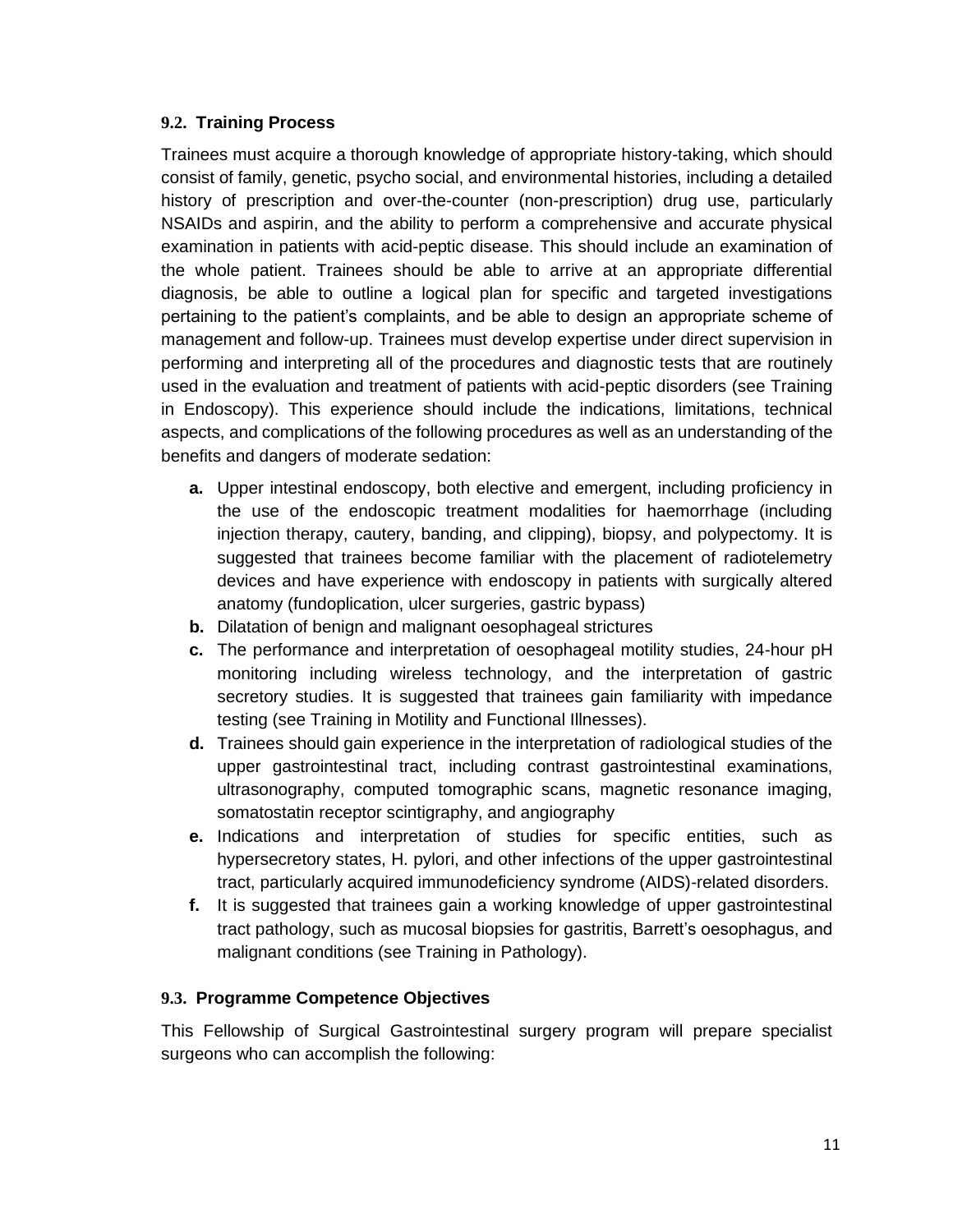### **9.3.1. Knowledge**

- **a.** Demonstrate adequate knowledge for patient care with various Gastrointestinal Surgical conditions
- **b.** Demonstrate understanding of leadership and teamwork principles in addressing various surgical Gastrointestinal diseases
- **c.** Demonstrate adequate knowledge in conducting research
- **d.** Demonstrate knowledge of Supervision and feedback to subordinates.
- **e.** Demonstrate knowledge in prevention of Gastrointestinal conditions.

## **9.3.2. Skills**

- **a.** Provide effective and appropriate care to patients with various conditions in Gastrointestinal depending upon resources
- **b.** Perform relevant diagnostic procedures for the various Gastrointestinal conditions
- **c.** Perform relevant therapeutic procedures for the various Gastrointestinal conditions
- **d.** Design, conduct and disseminate research findings in the field of gastrointestinal ethically.
- **e.** Prepare a presentation in selected topic of Gastrointestinal for MD and MMed Students.
- **f.** Provide effective teaching during daily ward rounds to learners of various levels
- **g.** Provide preventive services for upper Gastrointestinal diseases and their complications.

## **9.3.3. Attitudes and Values**

- **a.** 1.Lead a team to address the various Surgical Gastrointestinal health issues.
- **b.** Demonstrate effective collaboration with other disciplines including nurses, pharmacist, laboratory personnel and social workers and do various consultancies.
- **c.** Seek assistance from superiors and colleagues
- **d.** Work within the prescribed duty hour regulations.

## **9.4. Competency Domains and Core Competencies**

The Fellowship in surgical gastrointestinal program competencies is derived from the eight competency domains. Graduates of this program will have achieved competencies as listed below:

- **a.** Competency Domain: Relationships with Patients, Clients and Communities
- **b.** Establish constructive relationships and communicate effectively with surgical patients, and their families/or communities to address their needs and preferences
- **c.** Provide specialized gastrointestinal surgical services to individuals and groups that is appropriate to their different backgrounds
- **d.** Demonstrate the ability to communicate specialized gastrointestinal surgical issues and polices effectively to the public.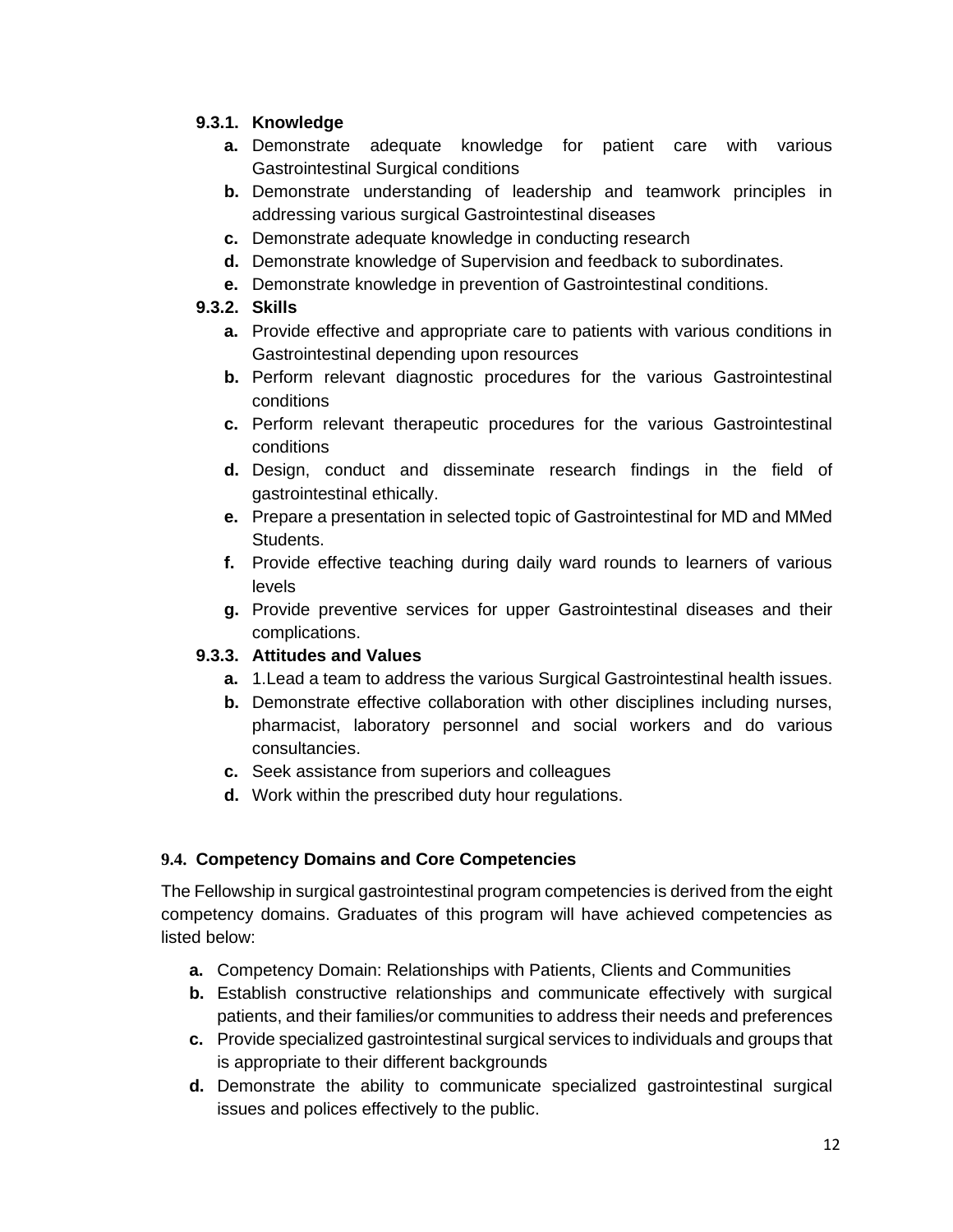### **9.5. Competence Domain: Relationships with Colleagues**

- **a.** Listen and take advice from fellow surgical specialist and other health professionals.
- **b.** Motivate colleagues and subordinates.
- **c.** Contribute effectively to teamwork.
- **d.** Work effectively with other health professionals
- **e.** Demonstrate effective oral and written specialized Gastrointestinal communication skills with colleagues and other health professionals.

#### **9.6. Competence Domain: Teaching Skills**

- **a.** Deliver effective upper Gastrointestinal Surgery promotion messages to educate patients and communities.
- **b.** Prepare a presentation in a topic of upper Gastrointestinal surgery suitable for health professionals and medical students.

#### **9.7. Competence Domain: Maintaining Good Practice**

- **a.** Demonstrate the ability to evaluate one's own performance and practice in Gastrointestinal surgery.
- **b.** Exhibit a capacity to regularly seek information necessary to improve practice in upper gastrointestinal surgery
- **c.** Demonstrate the ability to apply evidence-based decision making in the field of surgical Gastrointestinal services
- **d.** Recognize one's abilities and limitations and know when to request assistance.
- **e.** Demonstrate the capacity to participate in applied surgical Gastrointestinal activities
- **f.** Demonstrate the ability to use information technology to optimize learning
- **g.** Demonstrate leadership and managerial skills

### **9.8. Competency Domain: Working within the System and Context of Health Care**

- **a.** Demonstrate knowledge on the current healthcare system functions (structures, policies, regulations, standards, and guidelines).
- **b.** Work effectively in various specialized health care delivery settings and systems (hospitals, government, ministries, and communities).
- **c.** Demonstrate ability to coordinate and implement Gastrointestinal surgery service delivery and health interventions within the health care system.
- **d.** Recognize and incorporate considerations of cost effectiveness into surgical health service delivery.
- **e.** Recognize and incorporate considerations of Gastrointestinal surgery patients' cost burden into health service delivery
- **f.** Demonstrate the understanding and promote quality care in health systems through audits, accreditations, and/or evaluations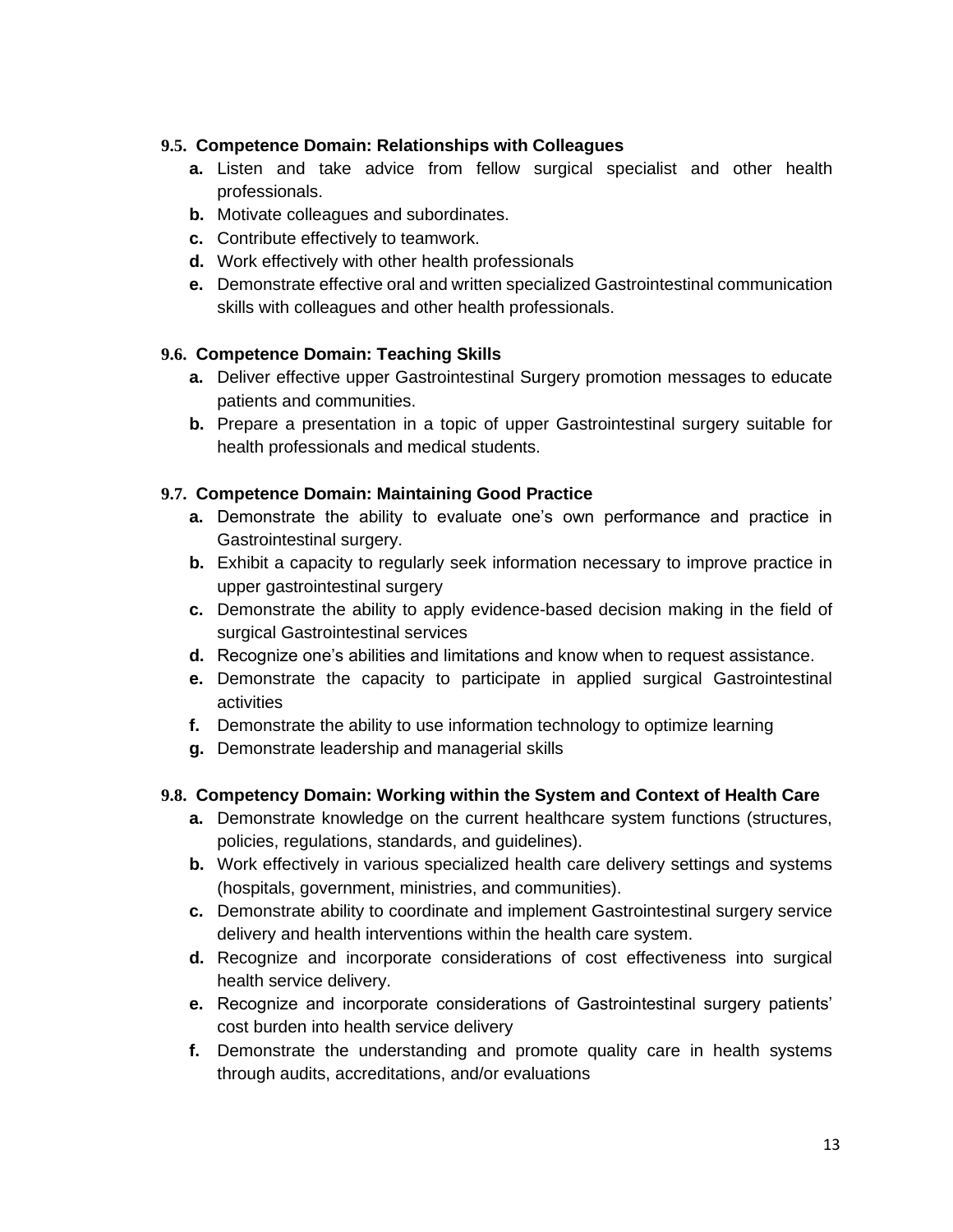**g.** Demonstrate the ability to identify upper gastrointestinal system challenges, errors and implement potential solutions

### **9.9. Competency Domain: Professionalism**

- **a.** Maintain ethical standards (confidentiality, informed consent, avoid practice errors, avoid conflicts of interest)
- **b.** Apply entrepreneurial skills for advancement of practice in the superspeciality of upper gastrointestinal surgery
- **c.** Show sensitivity and responsiveness to diversity (culture, age, socioeconomic status, gender, religion, and disability)
- **d.** Demonstrate awareness of the upper gastrointestinal surgery needs of aging patients with gastroenterological conditions.
- **e.** Show respect, compassion, and integrity while interacting with patients with gastrointestinal surgery conditions.
- **f.** Advocate and implement fair national distribution of health care resources
- **g.** Describe and discuss the implications of basic ethical principles, including confidentiality, informed consent, truth telling, and justice, for the care of patients with gastrointestinal surgery conditions.
- **h.** Demonstrate professionalism and high ethical standards in gastrointestinal surgery practice, specifically competence, honesty, integrity, compassion, respect for others, professional responsibility, and social responsibility.

### **9.10. Competency Domain: Professional Knowledge**

- **a.** Apply knowledge of anatomy, physiology, and pathophysiology of upper gastrointestinal system in preventing, diagnosing, and managing various Gastrointestinal system conditions.
- **b.** Apply the pharmacodynamics and pharmacokinetics knowledge to render effective and cost-conscious therapeutic agents and interventions specific to patients with gastrointestinal system conditions
- **c.** Develop management plans for patients with gastrointestinal conditions.
- **d.** Justify the decision to specific management plans of patients with various gastrointestinal system surgical conditions
- **e.** Summarize the various advantages and disadvantages of various upper gastrointestinal system surgical interventions.
- **f.** Use knowledge of clinical reasoning to solve problems in gastrointestinal system.
- **g.** Judge when to use invasive versus non-invasive gastrointestinal system interventions in managing patients with upper gastrointestinal system conditions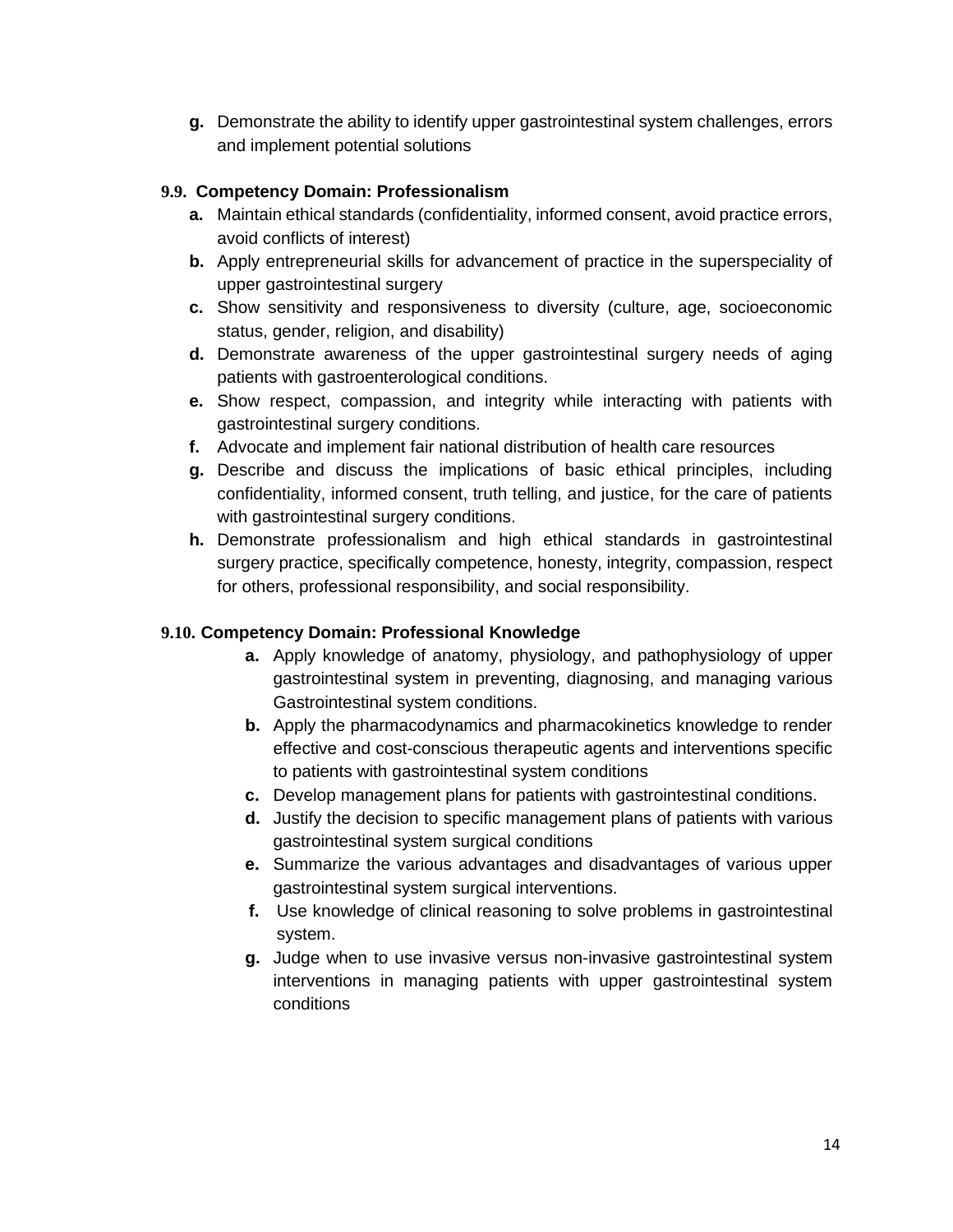### **9.11. Competency Domain: Practical/ Clinical Skills**

- **a.** Employ appropriate technique for conducting complete and relevant physical examination in a systematic manner for patients with upper gastrointestinal system conditions.
- **b.** Perform invasive gastroenterological interventions in making a diagnosis and managing patients with gastrointestinal system conditions.
- **c.** Evaluate patients with Gastrointestinal system conditions to formulate accurate hypotheses to serve as the basis for making diagnostic and treatment decisions
- **d.** Demonstrate the ability to organize, record, research, present, critique, and manage information of patients with Gastrointestinal system
- **e.** Employ a comprehensive, multidisciplinary approach to the care of patients with Gastrointestinal system conditions that integrates biomedical and psychosocial considerations
- **f.** Demonstrate the ability to formulate and prioritize correct and appropriate plans for management of patients with Gastrointestinal system conditions
- **g.** Demonstrate the ability to gather focused information, in an organized manner, appropriate to the clinical situation and patient ability to understand
- **h.** Demonstrate confidence and comfort with the primary provider role and the provision of longitudinal care

#### **9.12. Programme Learning Outcomes**

The Surgical gastrointestinal system Fellowship program will contribute to the following upon graduation of the trainee:

- **a.** Improved quality of life of individuals with Gastrointestinal system surgical diseases and community at large
- **b.** Reduced Gastrointestinal system surgical disease burden in the community.
- **c.** Reduced morbidity and mortality resulting from Gastrointestinal system surgical illnesses.
- **d.** Influence general health policies Gastrointestinal system surgery.
- <span id="page-16-0"></span>**e.** Conduct research on Gastrointestinal system surgical conditions and disseminate the results in reputable scientific periodicals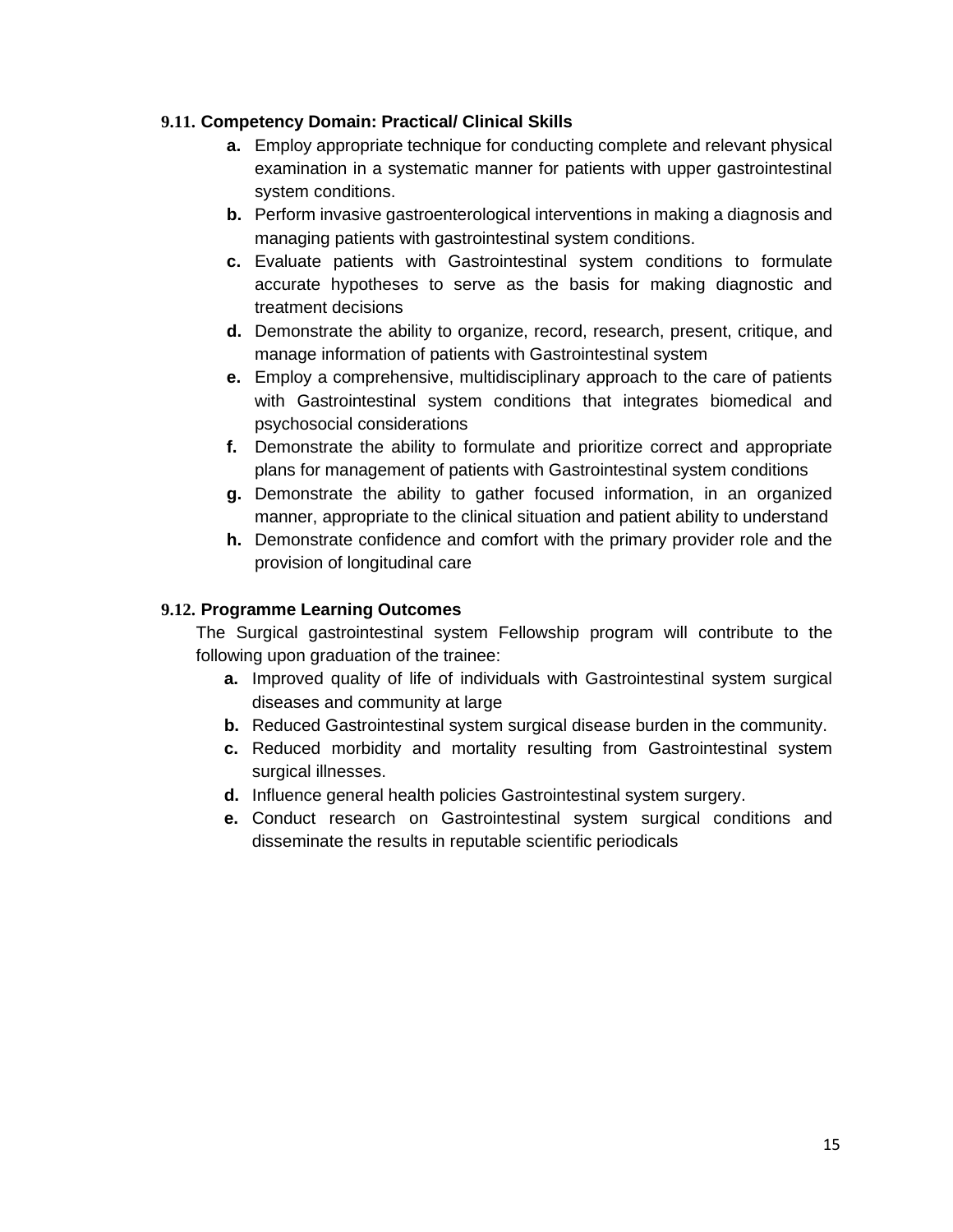# **10.TEACHING AND LEARNING METHODS**

Will include:

- **a.** Ward and outpatient management.
- **b.** Learning correct surgical technique. Assisting and performing operations.
- **c.** Gastrointestinal surgery teaching rounds.
- **d.** Combined surgical gastroenterology and medical gastroenterology teaching rounds.
- **e.** Formal case presentations and discussions.
- **f.** Topic discussion in which a topic relating to a problem in management is \ discussed.
- **g.** Journal club (weekly)
- **h.** Research Review. Thesis and research projects in unit are discussed.
- **i.** Guest and in-house lectures.
- **j.** Participation in conferences, workshops, CMEs (conducted by NBE, other institutions etc.), seminars.
- **k.** Surgical Audit (morbidity and mortality meeting)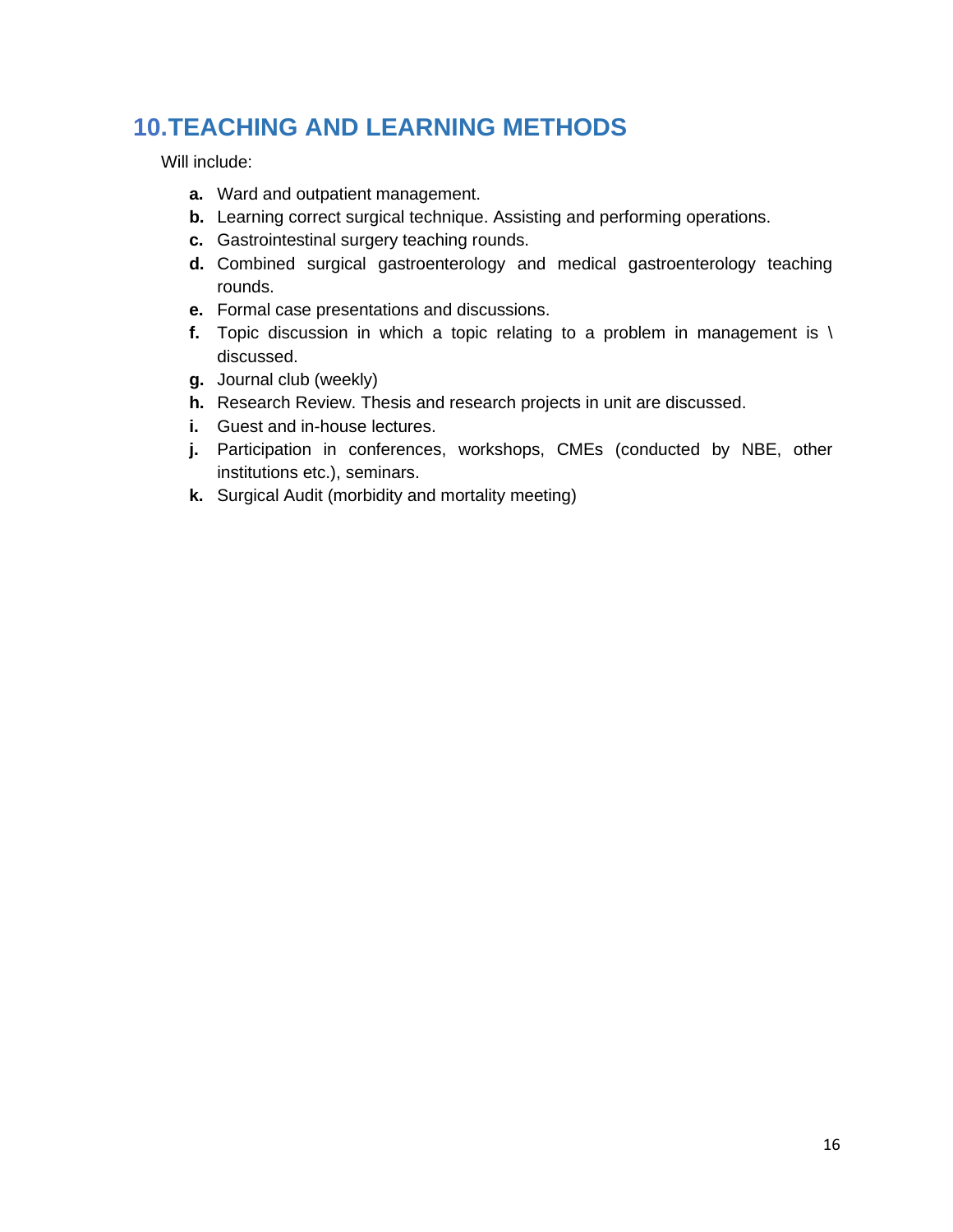# <span id="page-18-0"></span>**11.COMPETENCE DOMAIN: PROFESSIONAL KNOWLEDGE**

#### **11.1. Broad competence statement:**

The trainee will demonstrate understanding of basic sciences and their application to GIT conditions. The trainee will demonstrate knowledge of the manifestations and diagnosis of GIT systems as well as knowledge for managing various conditions of these systems.

### **11.2. Competencies (learning objectives)**

- **a.** Demonstrate knowledge of applied basic sciences in the management of gastroenterological diseases.
- **b.** Describe surgical Gastrointestinal diseases
- **c.** Describe relevant diagnostic modalities in managing surgical Gastrointestinal diseases.

#### **11.3. Methods of Instruction**

Seminars, small groups discussions using real patients,

#### **11.4. Methods of assessment**

Written examinations consisting of Two 3 hours theory papers comprising of MCQs, EMQs and Structured short answer essay questions, Clinical examination as OSCE and viva.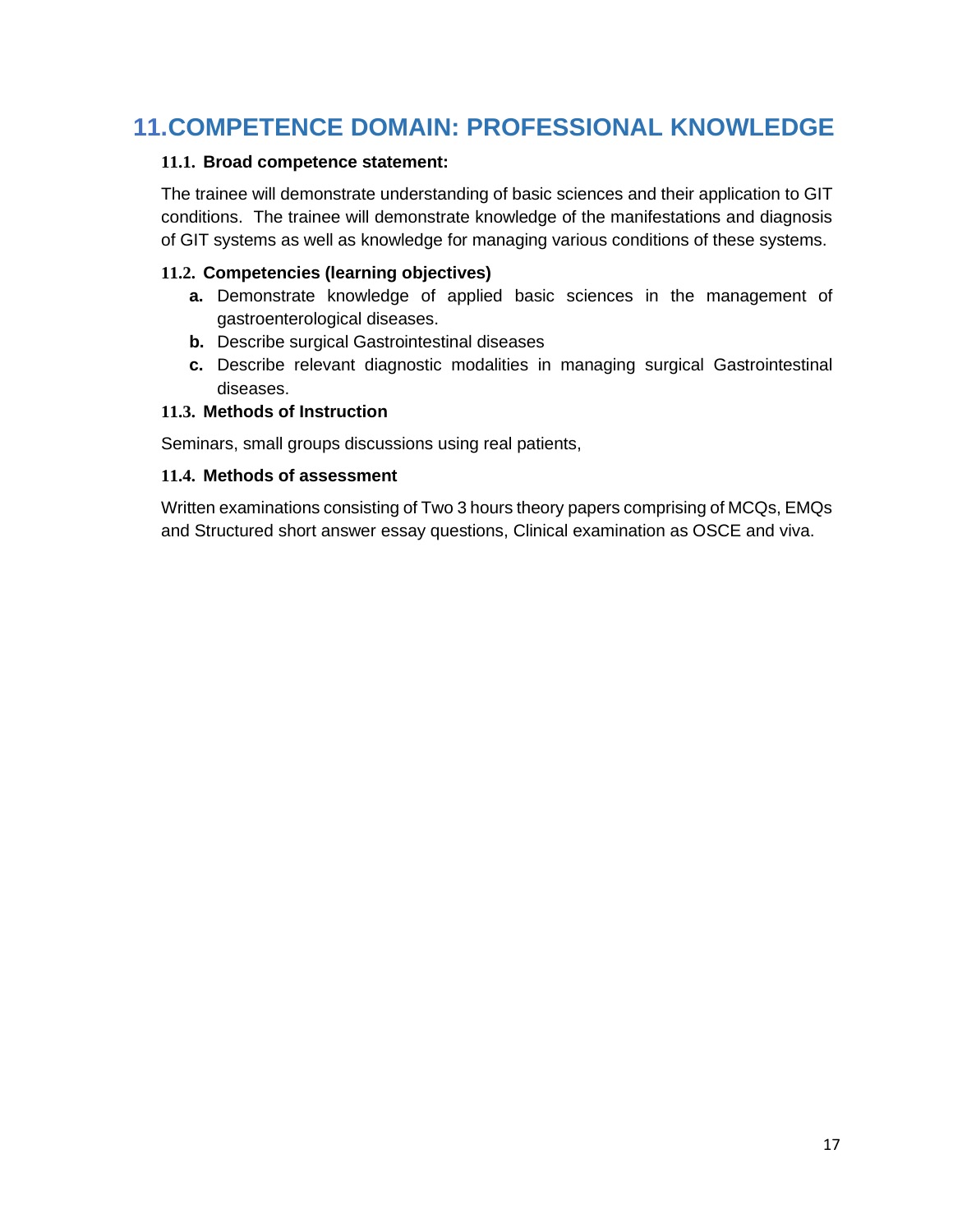# <span id="page-19-0"></span>**12.COMPETENCY DOMAIN: CLINICAL/PRACTICAL SKILLS**

#### **12.1. Broad competence statement**

The trainee will perform advanced clinical examination, interpret clinical manifestations and diagnose surgical Gastrointestinal diseases as well as interpret the various laboratory test results and use them for the management of patients with Gastrointestinal surgical diseases. Learners will develop differential diagnosis and carry out management of patients with Gastrointestinal surgical diseases under minima supervision.

### **12.2. Competency Learning objectives**

- **a.** Perform comprehensive clinical surgical of patients with Gastrointestinal diseases
- **b.** Perform relevant diagnostic and therapeutic procedures for the various surgical Gastrointestinal diseases
- **c.** Interpret investigation results appropriately
	- **•** Lead a team to address the various surgical Gastrointestinal diseases
	- **•** Provide effective teaching in applied basic sciences, manifestations, and diagnostic evaluation of patients with surgical Gastrointestinal diseases

#### **12.3. Competence Domain: Relationship with Patients, Clients and Communities.**

#### **12.3.1. Broad competence statement:**

The learner will engage and communicate with patients, clients and communities and to build relationship for the purposes of information gathering, guidance, education, and support; interact with patients with surgical Gastrointestinal diseases. Interact with families and clients under a broad range of clinical and practical circumstances

#### **12.3.2. Competencies (Learning objectives)**

- **a.** Establish constructive relationships with patients, clients and/or communities to address their needs.
- **b.** Provide service to individuals and groups that is appropriate to the different background
- **c.** Demonstrate the ability to communicate health issues and policies effectively to the public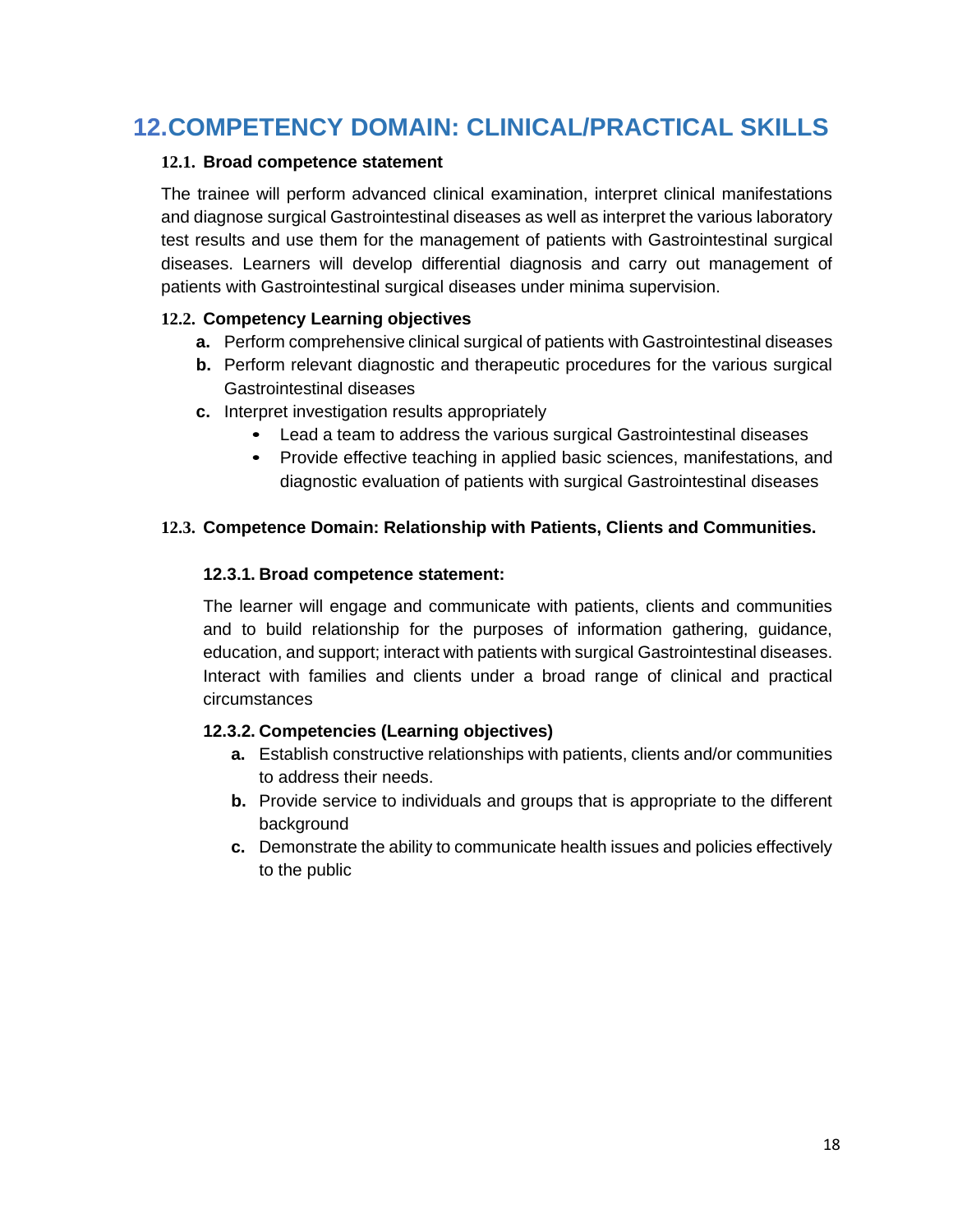## **12.4. Competency domain: Relationships with Colleagues 12.4.1. Broad competence statement:**

To trainee will engage with peers, teachers, and other healthcare professionals. The trainee will be able to engage and communicate with colleagues and to build relationships for the purposes of information gathering, guidance, mentoring, education, and support; interact and work with colleagues, and build teams working under a broad range of personal and practical/clinical circumstances.

## **12.4.2. Competencies (Learning objectives)**

- **a.** Interacts with colleagues, and other health professionals in a respectful manner including appropriate dress, verbal and non-verbal behavior
- **b.** Demonstrate good professional conduct to colleagues.

## **12.5. Competence domain: Maintaining Good Practice**

## **12.5.1. Broad Competency Statement**

The trainee will be able to investigate and evaluate patient care practices, appraise and assimilate scientific evidence to improve surgical patient care practice using a systematic methodology, appraise and assimilate evidence from scientific studies related to GIT surgical condition, Apply knowledge of study designs and statistical methods to the appraisal of clinical studies and other information on diagnostic and therapeutic effectiveness, use information technology to manage information and access online health profession information in support of their own education and the learning of others and participate and be able to organize continuing professional development programmes in GIT surgery.

### **12.5.2. Competencies (Learning objective)**

- **a.** Demonstrate the ability to evaluate one's own performance and practice
- **b.** Exhibit a capacity to regularly seek information necessary to improve professional practice (life-long learning)
- **c.** Demonstrate the ability to apply evidence-based decision making
- **d.** Recognize one's abilities and limitations and know when to request assistance.
- **e.** Demonstrate the ability to use information technology to optimize learning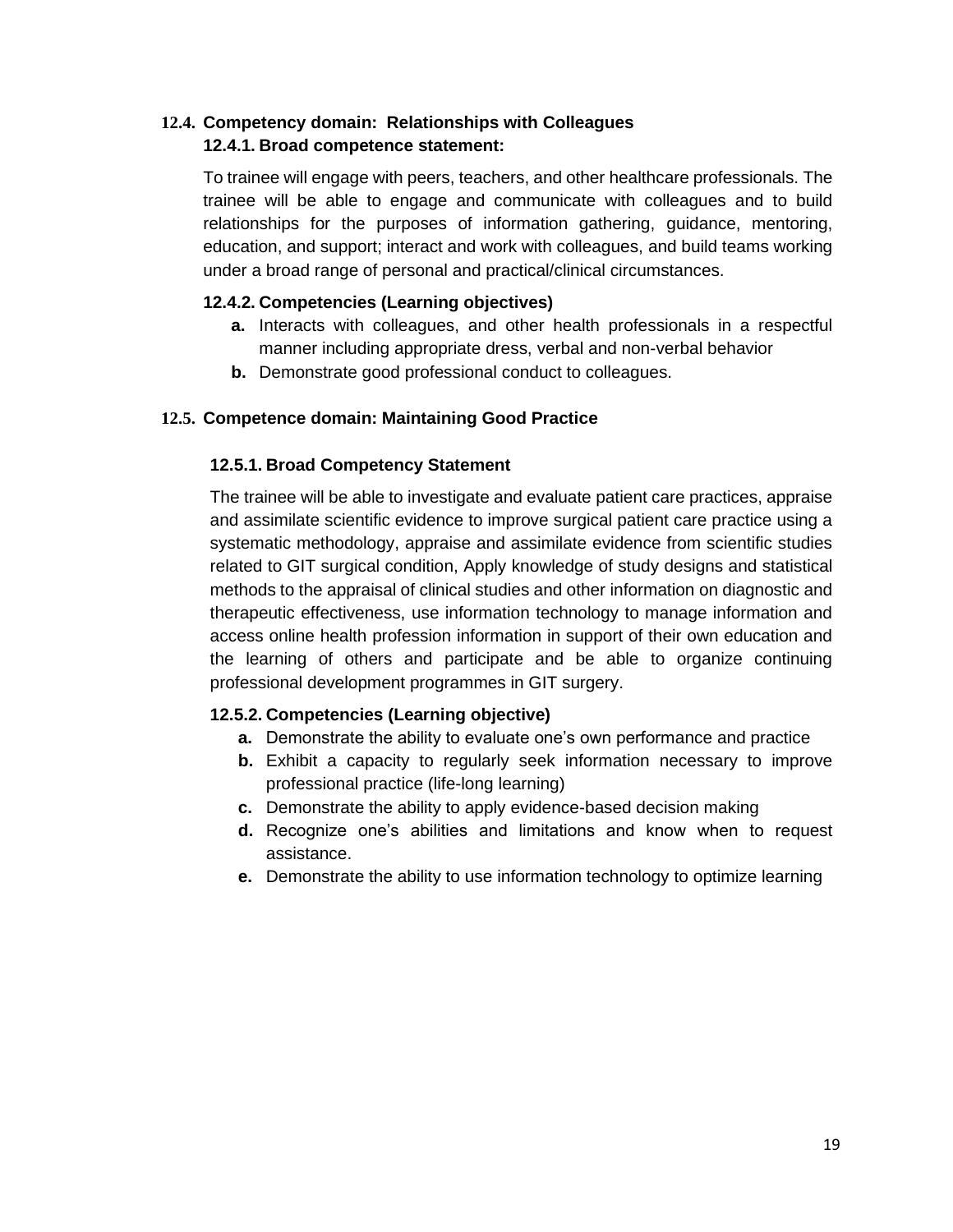# <span id="page-21-0"></span>**13. COURSE CONTENT**

#### **13.1. Applied Basic Science in Gastrointestinal system**

- **a.** Applied physiology of Gastrointestinal system
- **b.** Gastrointestinal system pathology

#### **13.2. Manifestations of surgical gastroenterological diseases**

- **a.** Dysphagia
- **b.** Odynophagia
- **c.** Chest pain of oesophageal origin
- **d.** Abdominal pain
- **e.** Nausea and Vomiting
- **f.** Constipation
- **g.** Diarrhea
- **h.** Anorexia
- **i.** Weight loss
- **j.** Upper GIT bleeding
- **k.** Jaundice

#### **13.3. Diagnostic evaluation of a patient with upper gastroenterological diseases**

- a. History and physical examination
- b. Radiographic techniques
- c. Nuclear medicine techniques and their application in Gastrointestinal system
- d. Endoscopy, abdominal ultrasound, and other diagnostic procedures
- e. Principles of ERCP

#### **13.4. Pre-operative evaluation**

- **a.** History and physical examination
- **b.** Microbiologic diagnosis of upper GI tract infection
- **c.** Radiographic techniques
- **d.** Nuclear medicine techniques and their application in Gastrointestinal system
- **e.** Endoscopy, abdominal ultrasound, and other diagnostic procedures
- **f.** Principles of ERCP
- **g.** Pre-operative evaluation

#### **13.5. Clinical skills**

- **a.** Ward work Participation in the management of admitted patients
- **b.** Outpatient clinic attendance and participation in the management of outpatients
- **c.** Participation in diagnostic and therapeutic procedures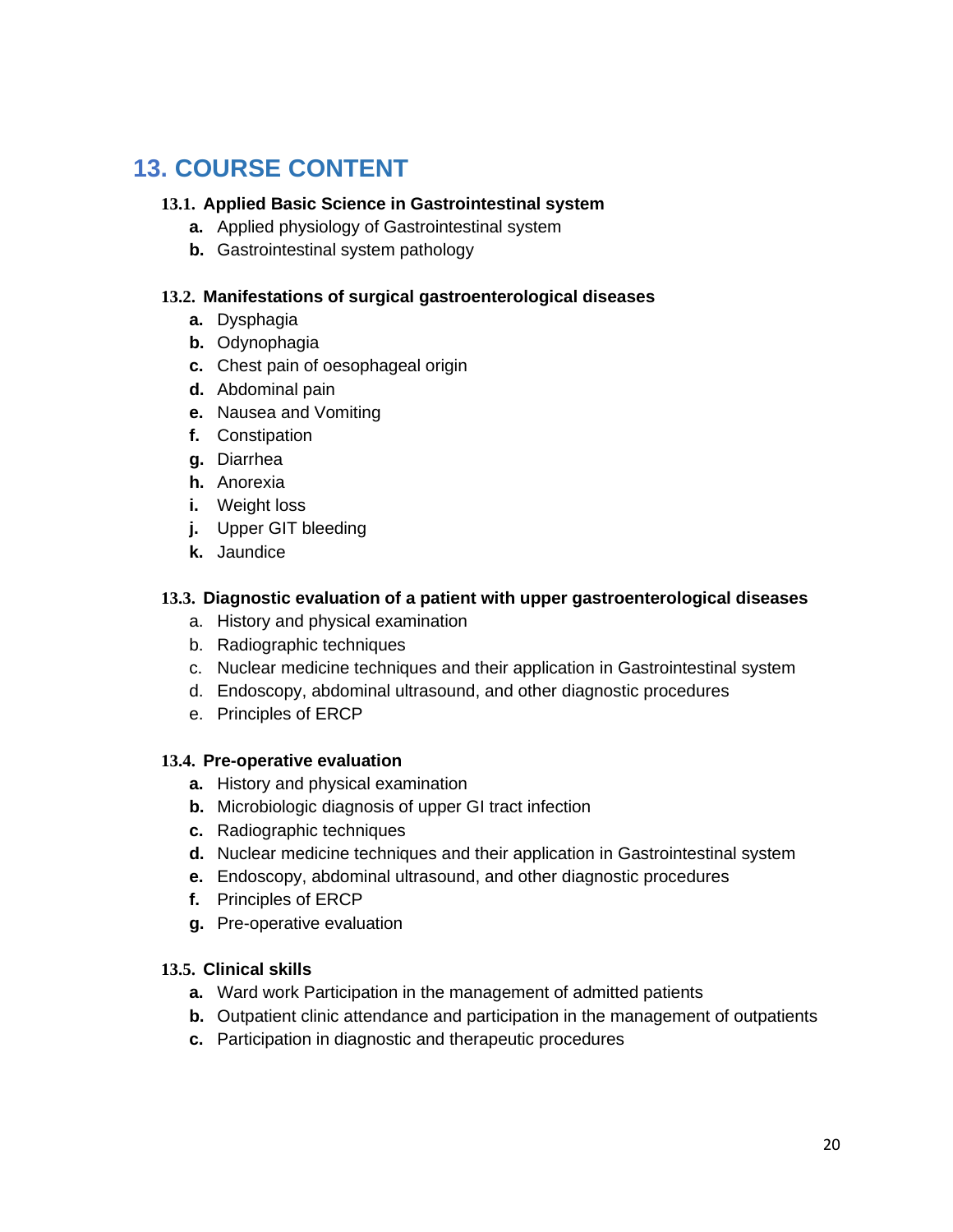### **13.6. Procedures**

## **13.6.1. Non-Invasive Procedures**

- **a.** Doing and interpreting abdominal ultrasound
- **b.** Participating in imaging procedures in Upper gastrointestinal system
- **c.** Interpreting X-rays, CT/MRI scans and radionuclide scans
- **d.** Participating in imaging procedures in upper gastrointestinal system

## **13.6.2. Invasive Procedures**

- **a.** Performing and interpreting Upper GI endoscopy
- **b.** Performing upper endoscopic interventional procedures e.g., sclerotherapy and variceal rubber banding of oesophageal varices and stenting,
- **c.** Paracentesis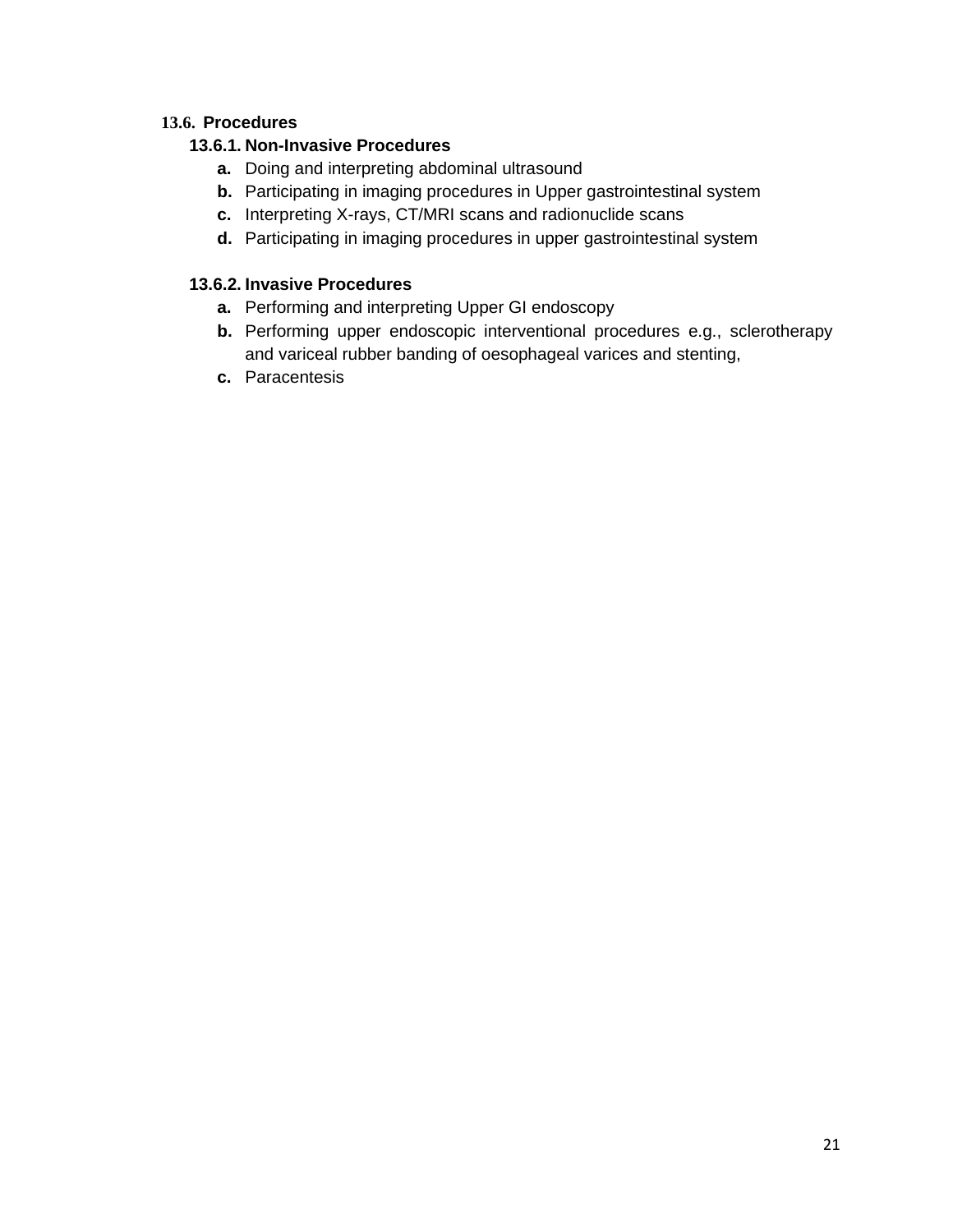# <span id="page-23-1"></span>**14. SYLLABUS**

## <span id="page-23-0"></span>**Syllabus Outline**

The achievement of the FCS UGS (ECSA) by examination denotes that the successful candidate is capable of holding the position of a consultant in upper gastrointestinal and endoscopy surgeon in the region, and of being accorded specialist status.

## **14.1. Oesophagus**

- **a.** Anatomical detail, physiology of swallowing,
- **b.** Oesophageal manometry, pH monitoring
- **c.** endoscopic ultrasound and other diagnostic techniques,
- **d.** brush cytology,
- **e.** vital staining,
- **f.** contrast imaging and CT scan,
- **g.** congenital lesions (TOF), Zenker's diverticulum, epiphrenic diverticulum,
- **h.** esophageal trauma, rupture-spontaneous or introgenic,
- **i.** corrosive burns- detection, evaluation and management,
- **j.** esophageal motility disorders,
- **k.** Gastro-esophageal reflux disease (GERD),
- **l.** Achalasia.
- **m.** Barrett's esophagus,
- **n.** Oesophageal malignancy: adenocarcinoma and squamous carcinoma
- **o.** Various esophageal operations-
	- **•** Diverticulectomy,
	- **•** Excision of leiomyoma,
	- **•** Oesophagostomy, myotomy,
	- **•** Fundoplication procedures
	- **•** Oesophageal resection (Ivor Lewis, McKeown, Transhiaatal),
	- **•** Oesophagogastrostomy,
	- **•** Gastric pull-up,
	- **•** Gastric and colonic bypass,
	- **•** Complications of oesophagectomy,

### **14.2. Stomach and Duodenum**

- **a.** Anatomical details,
- **b.** physiology of gastric secretions,
- **c.** Gastroduodenal motility,
- **d.** Diaphragmatic hernia (congenital and acquired),
- **e.** Gastric volvulus,
- **f.** Pyloric stenosis in adults,
- **g.** Foreign bodies (bezoars),
- **h.** Stomach trauma,
- **i.** H.pylori in gastric diseases,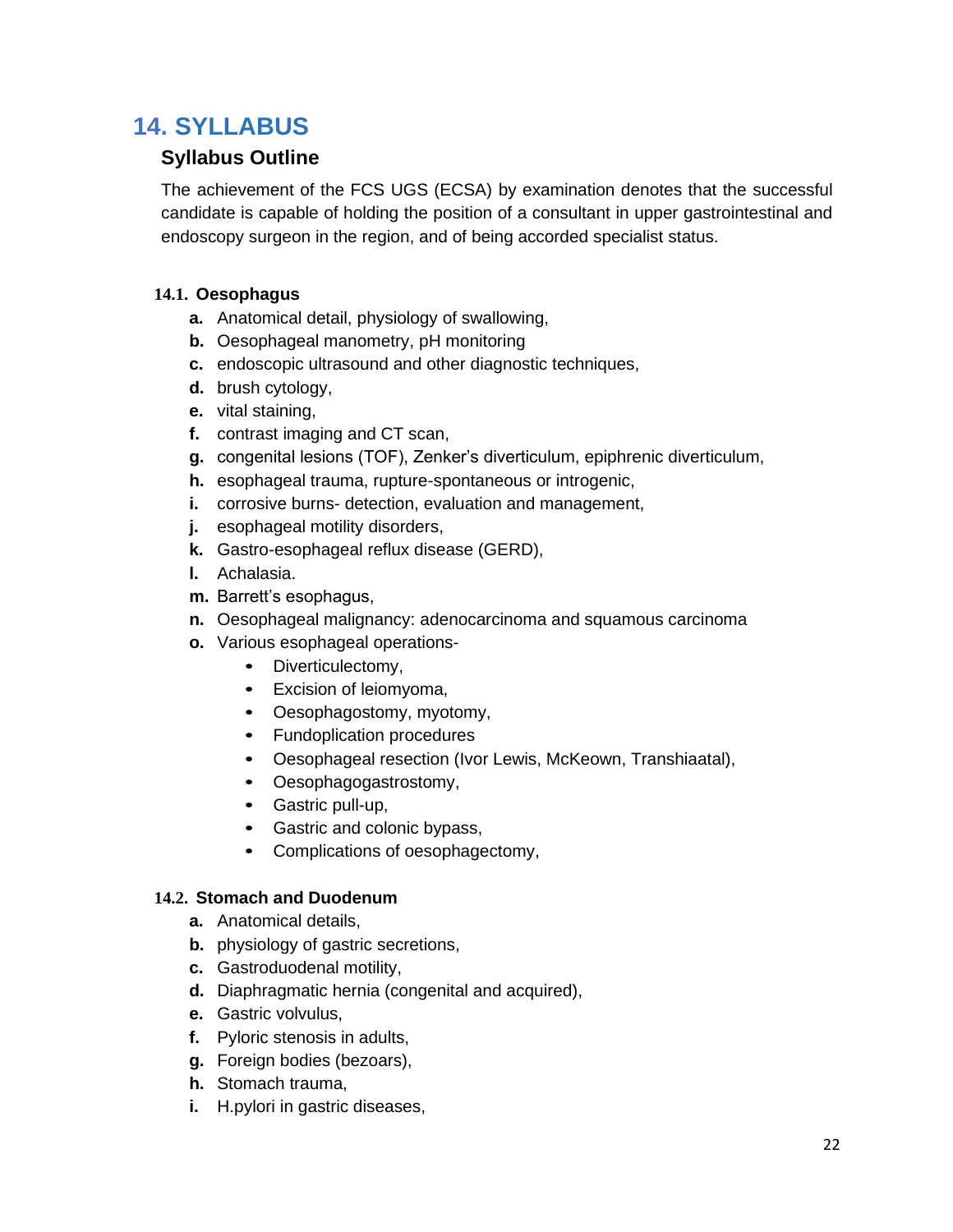- **j.** Peptic ulcers
- **k.** Zollinger-Ellison syndrome,
- **l.** NUD,
- **m.** Gastric tumours: Benign and malignant
- **n.** Gastric surgery:
	- **•** Vagotomy and pyloric drainage,
	- **•** Gastrojejunostomy,
	- **•** Bariatric gastric tube creation,
	- **•** R-en-Y oesophagojejunal anastomosis,
	- **•** Gastrectomy
	- **•** Postgastrectomy syndromes and complications.

#### **14.3. Peritoneum, Omentum, Retroperitoneum**

- a. Recesses, reflections,
	- Subdiaphragamatic spaces,
	- peritonitis primary secondary and tertiary,
- b. Tuberculosis,
- c. Mesenteric cyst,
- d. Pseudomyxomaperitonei, ascites (diagnosis, investigation and management),
- e. Retroperitoneal tumors,
- f. Inguinal hernia,
- g. ventral hernias,
- h. peritoneoscopy.

#### **14.4. Small Intestine**

- **a.** Mesenteric vascular anatomy,
- **b.** Intestinal physiology,
- **c.** Ladd's band in adults
- **d.** Malrotation in adults
- **e.** Volvulus,
- **f.** Hernia,
- **g.** Intestinal obstruction,
- **h.** Ileocaecal TB,
- **i.** lymphoma,
- **j.** Tumors of small intestine,
- **k.** Meckel's diverticulum,
- **l.** Adult Intussusception,
- **m.** Small bowel gangrene,
- **n.** Intestinal resections,
- **o.** lengthening and transplantation,
- **p.** Mesenteric ischaemia,
- **q.** Short gut syndrome,
- **r.** Small bowel fistulae,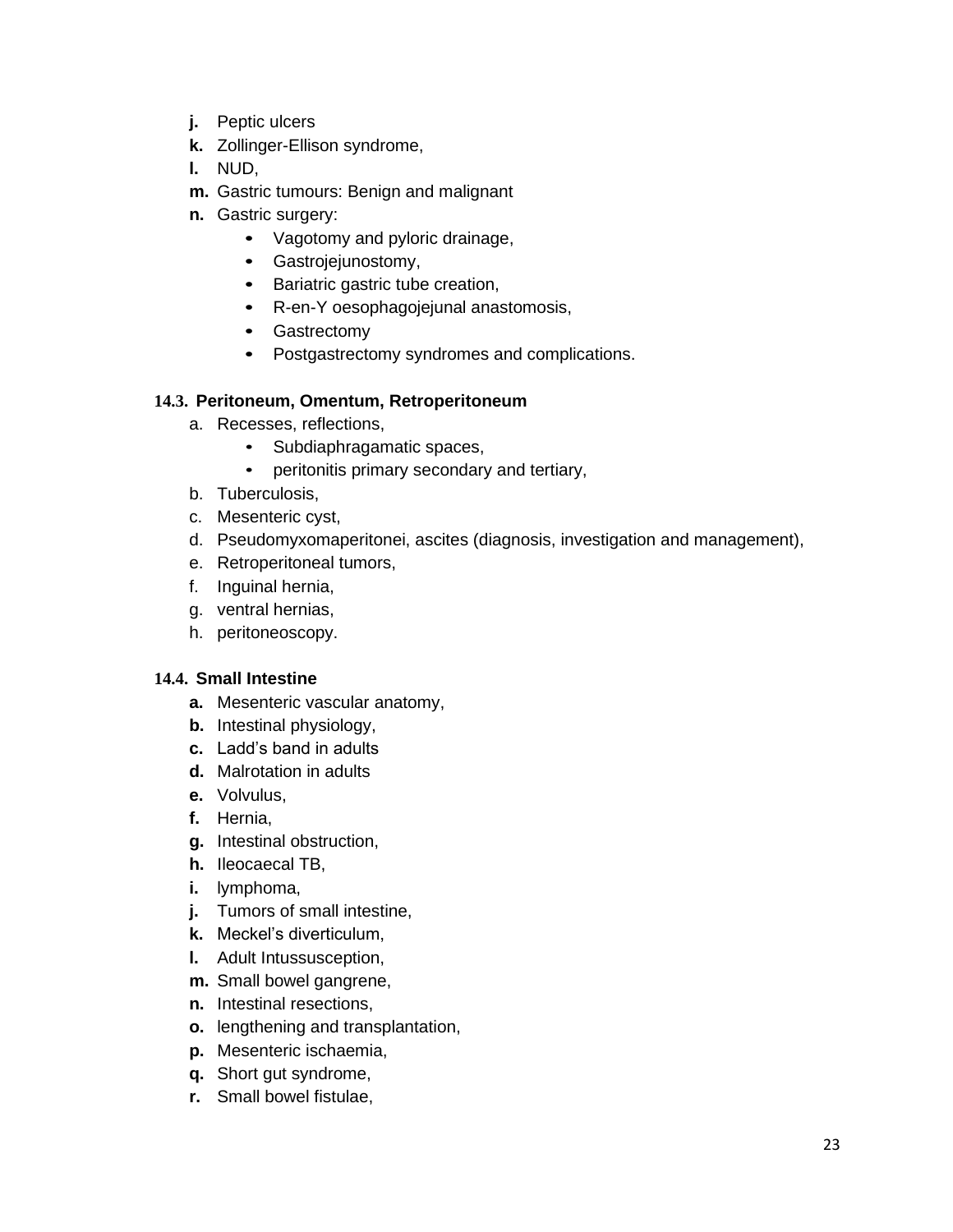- **s.** Crohn's and other inflammatory bowel diseases
- **t.** Enteral feeding, home/parenteral nutrition.

#### **14.5. General Topics**

- **a.** Tumor genetics-oncogenes,
- **b.** Tumor markers,
- **c.** Systemic Inflammatory. Response Syndrome (SIRS),
- **d.** Multiple organ dysfunction syndrome (MODS),
- **e.** Immunology in relation to transplantation and rejection,
- **f.** Intensive care and respiratory support,
- **g.** Surgical nutrition- parenteral and enteral,
- **h.** Iatrogenic complications of surgery like enterocutaneous fistulae,
- **i.** Intrabdominal sepsis/collections,
- **j.** Research methodology and Surgical audit.

#### **14.6. Operative Procedures**

Surgical procedures, candidates are expected to perform or assist:

#### **14.6.1. Oesophagus**

- **a.** Heller's Operation
- **b.** Fundoplication
- **c.** Transhiatal Esophagectomy THE + GPU
- **d.** Transthoracic Esophagectomy TTE + GPU
- **e.** Colonic pull up
- **f.** Endoscopic and laparoscopic anti-reflux surgery

#### **14.6.2. Stomach and Duodenum**

- **a.** TV + G.I./Pyloroplasty
- **b.** Billroth I & II gastrectomy
- **c.** Radical gastrectomy
- **d.** Excision of GIST tumours

#### **14.6.3. Small Intestine: Jejunum and Ileum**

- **a.** Feeding jejunostomy
- **b.** Typhoid ileal perforation
- **c.** Resection and anastomosis
- **d.** Ileostomy closure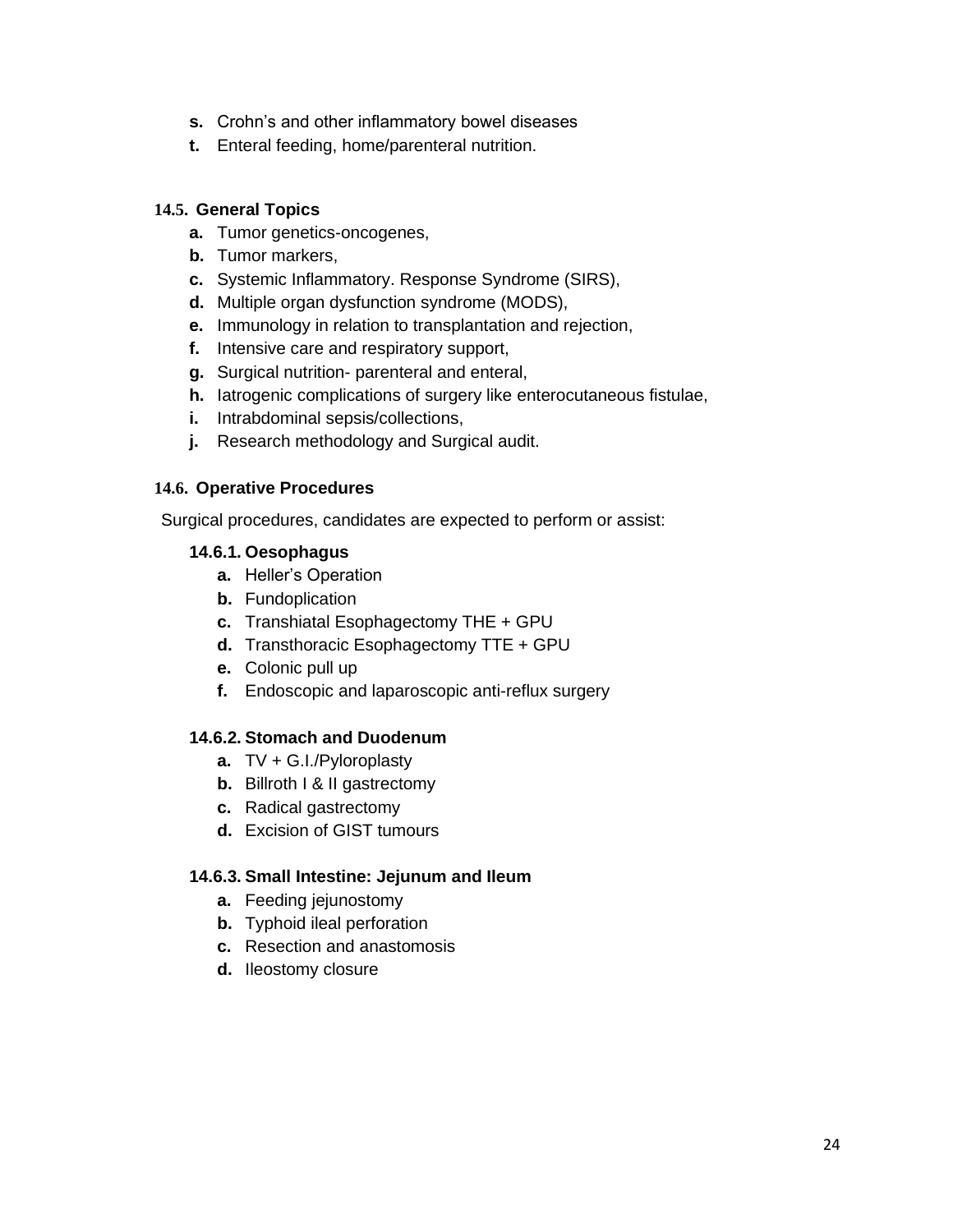# **APPENDIX 1.**

## **Recommended Reading**

## <span id="page-26-0"></span> **Latest edition of the following Books**

- 1. David Sabiston; Textbook of Surgery. WB Saunders Company, Philadelphia, London, Toronto
- 2. Schwartz, Shires, Spencer; Principles of Surgery. McGraw Hill Book Co. New York, San Francisco, London.
- 3. O. James Garden, Andrew W. Bradbury and John Forsythe; Principles and Practice of Surgery, Publisher: Churchill Livingstone.
- 4. Hugh Dudley, David Carter; Rob and Smith's Operative Surgery.Butterworths London, Boston, Durban, Sydney, Toronto
- 5. M.A Glasby and C.L.H Huang; Applied Physiology for Surgery and Critical Care (1997). Butterworth-Heinemann, A division of Reed Educational and Professional Publishing Ltd
- 6. M.A Glasby and C.L.H Huang; Physiological Pathological. Butterworth-Heinemann, A division of Reed Educational and Professional Publishing Ltd
- 7. Walter F Boron, Emile L. Boulpaep; Medical Physiology, A cellular and Molecular Approach, Second Edition.Saunders Elsevier Science.
- 8. Bailey and Love's Short Practice of Surgery" by William and Bullstrode. Publ. Oxford University Press N.Y.
- 9. Oxford Textbook of surgery
- 10. G. Keen and Farndon; Operative Surgery and Management: Butterworth and Heinmann.
- 11. American College of Surgeons-Surgery Principles and Management-Webmed
- 12. Jameson L. Chassin; Chassin Operative Strategy in General Surgery by.
- 13. Michael M.Henry; Clinical Surgery: Elsevier Saunder

## <span id="page-26-1"></span> **Reference Journals**

- 1. BMC Physiology Open Access Journal Online ISSN: 1472-6793.
- 2. Journal of Endocrinology published by BioScientifica Print ISSN: 0022-0795, Online ISSN: 1479-6805.
- 3. American Journal of Physiology
- 4. Surgical Clinics of North America.
- 5. British Journal of Surgery
- 6. East and Central African Journal of Surgery
- 7. Annals of Surgery
- 8. Journal of Endocrinology.
- 9. Surgical Clinics of North America.